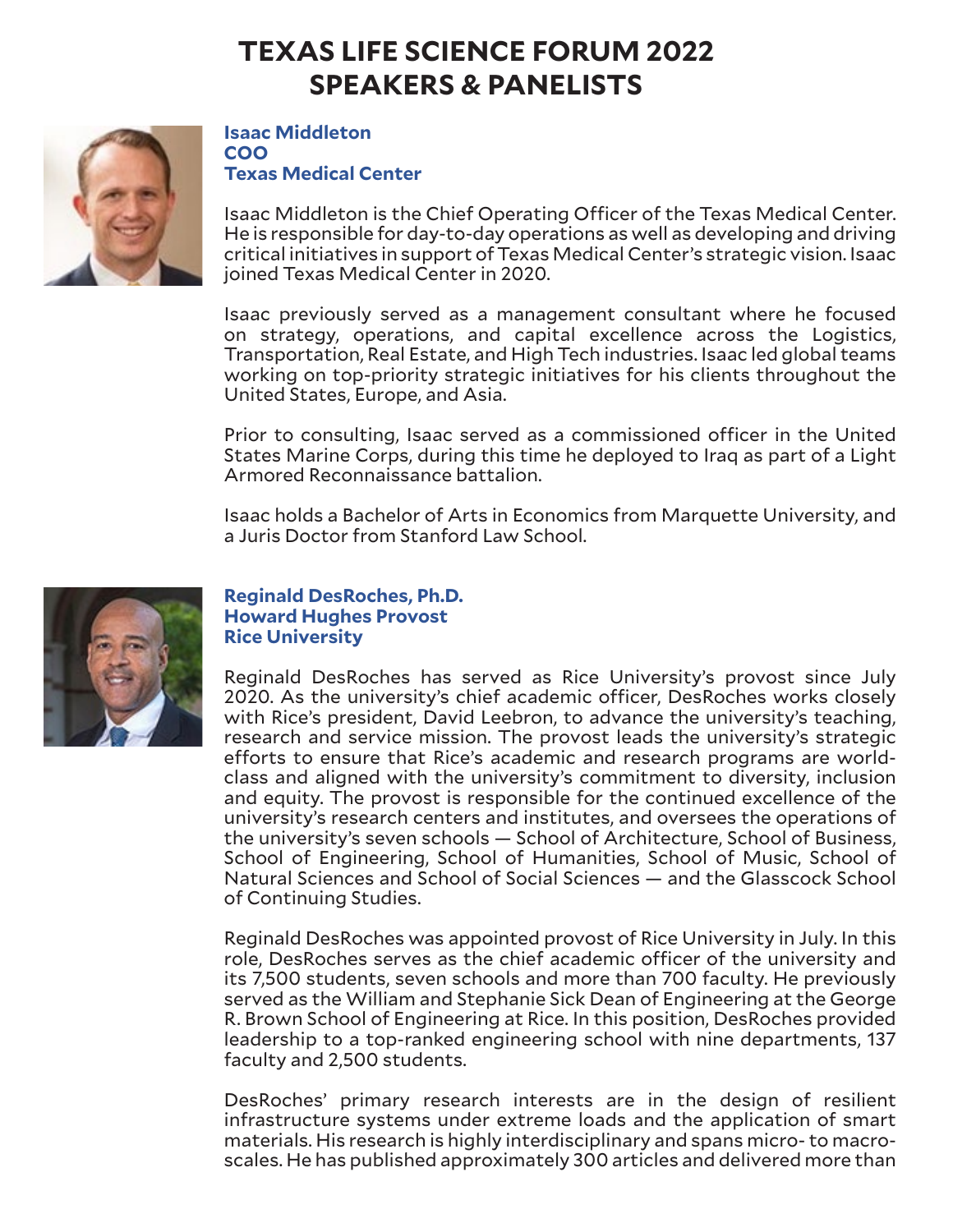100 presentations in over 30 different countries.

A fellow of the American Society of Civil Engineers (ASCE) and the society's Structural Engineering Institute (SEI), DesRoches served as the key technical leader in the United States' response to the 2010 Haiti earthquake, taking a team of 28 engineers, architects, city planners and social scientists to study the impact of the earthquake. He also has participated in numerous congressional briefings to underscore the critical role that university research must play in addressing the country's failing infrastructure and enhancing the nation's resilience to natural hazards.

DesRoches chairs the National Institute of Standards and Technology (NIST) National Construction Safety Team Advisory Committee (NCST) and is on the advisory board for the Natural Hazards Engineering Research Infrastructure (NHERI) Simulation Center and the California Department of Transportation Seismic Advisory Board. He previously served on the National Academies Resilient America Roundtable (RAR), the Global Earthquake Modeling Scientific Board and the National Science Foundation Engineering Advisory Council. In recent years, DesRoches has testified before U.S. House and Senate subcommittees on the science of earthquake resilience, and he has participated in Washington, D.C., roundtables for media and congressional staffers on topics ranging from disaster preparedness to challenges for African American men in STEM fields.

DesRoches received the Presidential Early Career Award for Scientists and Engineers (PECASE) in 2002 — the highest honor bestowed upon scientists and engineers in the early stages of their careers. Most recently, he was a recipient of the Distinguished Arnold Kerr Lecturer Award in 2019, gave the John A. Blume Distinguished Lecture in 2018 and received the 2018 Earthquake Engineering Research Institute Distinguished Lecturer Award one the highest honors in the earthquake engineering field. He is a recipient of the ASCE Charles Martin Duke Lifeline Earthquake Engineering Award (2015), the Georgia Tech Outstanding Doctoral Thesis Advisor Award (2010), the ASCE Walter L. Huber Civil Engineering Research Prize (2007) and the Georgia Tech ANAK Award (2008), the highest honor the undergraduate student body can bestow on a Georgia Tech faculty member. He was elected a member of the National Academy of Engineering in 2020.

In 2014, DesRoches became Georgia Tech's Faculty Athletics Representative, serving as the liaison between the university and its athletics department. He worked closely with the athletic director and university leadership including the president, provost and senior vice provost for academic affairs — to formulate policies affecting intercollegiate athletics on campus. His responsibilities also included representing the institute to the Atlantic Coast Conference (ACC) and the National Collegiate Athletic Association. He was appointed to the ACC leadership team as vice president of the conference for the 2016-2017 school year.

DesRoches was born in Port-au-Prince, Haiti, and grew up in Queens, New York. He earned his Bachelor of Science in Mechanical Engineering and Master of Science in Civil Engineering degrees and a doctorate in Structural Engineering at the University of California, Berkeley, where he was elected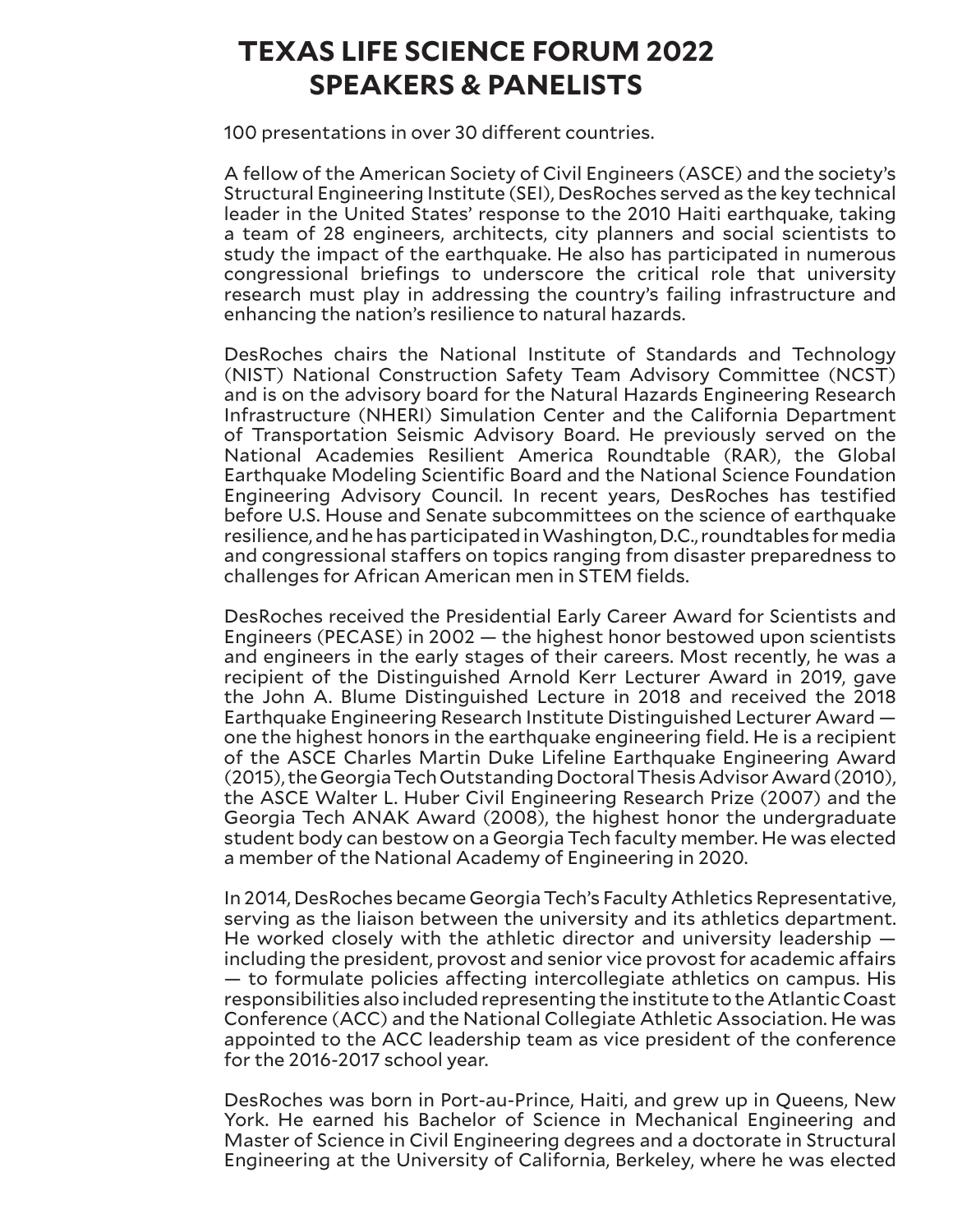to the civil and environmental engineering department's Academy of Distinguished Alumni.



### **Stephen Hahn, M.D. KEYNOTE SPEAKER CEO-Partner, Flagship Pioneering Chief Executive Officer, Harbinger Health Commissioner (fmr), U.S. Food and Drug Administration**

Dr. Stephen Hahn is the CEO-Partner of Flagship Pioneering, Chief Executive Officer of Harbinger Health, and the former Commissioner of the U.S. Food and Drug Administration. As the 10th Annual Texas Life Science Forum keynote speaker, he will share his experiences and perspectives on leading during a pandemic, healthcare strategy and translational/clinical research. We are pleased to welcome back Dr. Hahn, a Rice Alumnus and former Chief Medical Executive at The University of Texas MD Anderson Cancer Center, and have him provide our keynote address.



## **Tom Luby, Ph.D. Director TMC Innovation**

Tom Luby Ph.D. is the Director of Texas Medical Center (TMC) Innovation. In this role, he oversees all of the innovation efforts of TMC focused on research, education, and commercialization of novel healthcare solutions. Prior to this, he was the head of JLABS  $\widehat{\omega}$  TMC in Houston, Texas. In that role, he catalyzes and support the translation of science and technology into valuable solutions for patients and consumers across the pharmaceutical, medical device and consumer healthcare sectors.

Tom started at Johnson & Johnson Innovation as a New Ventures Lead at the Johnson & Johnson Innovation Center in Boston. In that role, he was instrumental in fostering many deals for the Boston office, which included the expansion of JLABS to JLABS @ Toronto. Prior to J&J, Tom spent 14 years in various R&D and business development positions, most recently as Sr. Director, Research Ventures at Shire. Nine of those years were spent working in R&D and operational roles across three start-up biotech companies in the Boston area.

Tom received a Bachelor of Science in Biology from State University of New York, and a Ph.D. in Immunology from the Sackler School of Biomedical Sciences at Tufts University.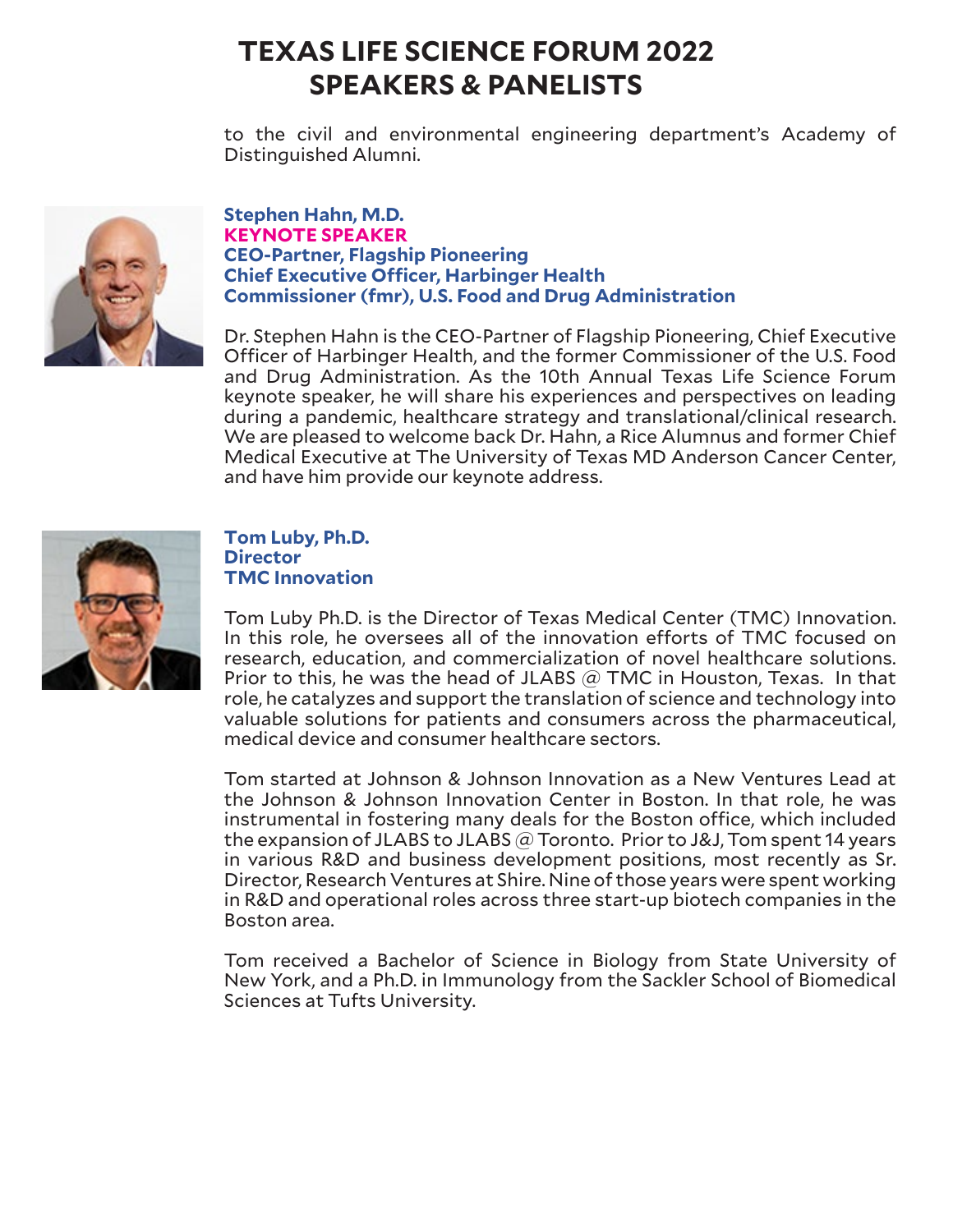

### **Jason Bock, Ph.D. Vice President and Head of Biologics Product Development MD Anderson**

Jason Bock, Ph.D., has spent the last 20 years in small, medium and large biotech and biopharma companies developing biologic therapeutics. He has brought 15 novel drugs through preclinical development into clinical studies, as well as driven three biologics through the clinic to commercialization globally. He is excited to use his experience to build the Biologics Development team within Therapeutics Discovery to synergize the innovative basic research to world-class clinicians at MD Anderson.



## **Fiona Mack, Ph.D. Head of JLABS @ TMC Johnson & Johnson Innovation**

As Head of JLABS  $@$  TMC, Fiona is responsible for external engagement, innovation sourcing, company onboarding, portfolio management, operational excellence, educational programming and P&L. In this role, she catalyzes and supports the translation of science and technology into valuable solutions for patients and consumers across the pharmaceutical, medical device, consumer, and healthtech sectors.

Prior to joining JLABS, Fiona was Senior Director of External Innovation at Ipsen, supporting the expansion of the Rare Disease and Neuroscience portfolios. Before joining Ipsen, Fiona was a Director of External Innovation Oncology Discovery at Roche. While at Roche, she led cross-functional teams to identify and evaluate opportunities based on their scientific merit and strategic alignment with oncology/immuno-oncology early discovery and clinical development pipelines. Notable activities include the acquisition of Tensha Therapeutics, Tusk Therapeutics and Ignyta, in addition to early discovery academic collaborations.

Fiona began her career in industry as a Senior Research Scientist at Wyeth Oncology and eventually took on a senior leadership role when the company was acquired by Pfizer. Fiona was able to complement internal early drug discovery expertise with external innovation as a program leader for pipeline projects. She also led external collaborations to support IND-enabling studies for anti-sense therapeutics, bi-specific immunotherapies and antibody drug conjugates.

Fiona earned her Ph.D. in Cell and Molecular Biology from the University of Pennsylvania and her undergraduate degree in Biology from Cornell University. Her innovative work has been published in high impact journals and she also has several granted patents.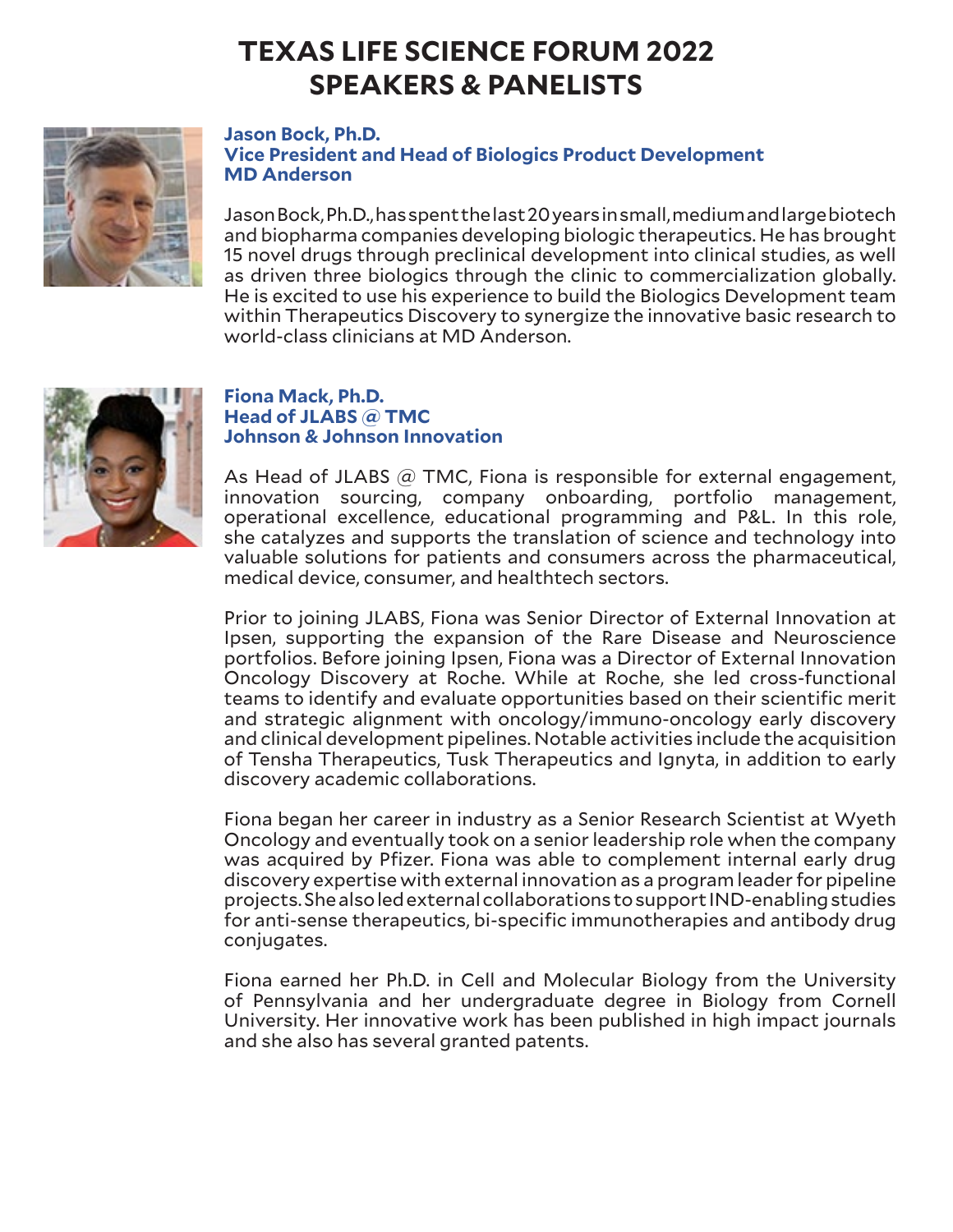

**Torrey Adams, Ph.D. Senior Director, Life Sciences Greater Houston Partnership** 

https://www.linkedin.com/in/t-a-torrey-adams-phd-8939b91/



## **Adam Berman CEO Alleviant**

Adam Berman is an experienced Chief Executive Officer in the medical device industry. His leadership experience is focused on creating new businesses, technologies and markets in Cardiovascular, Renal, Endovascular, Electrophysiology, Surgery and Robotics.



### **Sean Blackwell, M.D. Professor and Chair, Department of Obstetrics, Gynecology, and Reproductive Sciences McGovern Medical School-UTHealth**

Dr. Blackwell specializes in maternal fetal medicine and has clinical and scientific expertise in preterm birth, medical complications of pregnancy, the role of obesity in pregnancy outcomes, pregnancy in women with physical disabilities, fetal brain injury and shoulder Dystocia.

He serves as the director of the Larry C. Gilstrap, M.D., Center for Perinatal and Women's Health Research at UTHealth Medical School. He is a graduate of the Physician Quality and Safety Academy at Memorial Hermann-Texas Medical Center and UTHealth Medical School. He serves as vice chair for clinical research in the department of Obstetrics and Gynecology and as assistant dean for Healthcare Quality in Perinatal Medicine and Women's Health at UTHealth Medical School.

He is a member of the American Institute of Ultrasound in Medicine, the Perinatal Research Society, the Society for Maternal-Fetal Medicine, the Society for Clinical Trials and the Central Association of Obstetricians and Gynecologists.

He is an associate editor of Pregnancy and Childbirth, BMC Research Notes, a guest editor of Obstetrics and Gynecology Clinics of North America and Obstetrics and Gynecology International, and on the editorial boards of Obstetrics and Gynecology International, the Journal of Pregnancy, Gynecology & Obstetrics: Current Research, and the American Journal of Perinatology.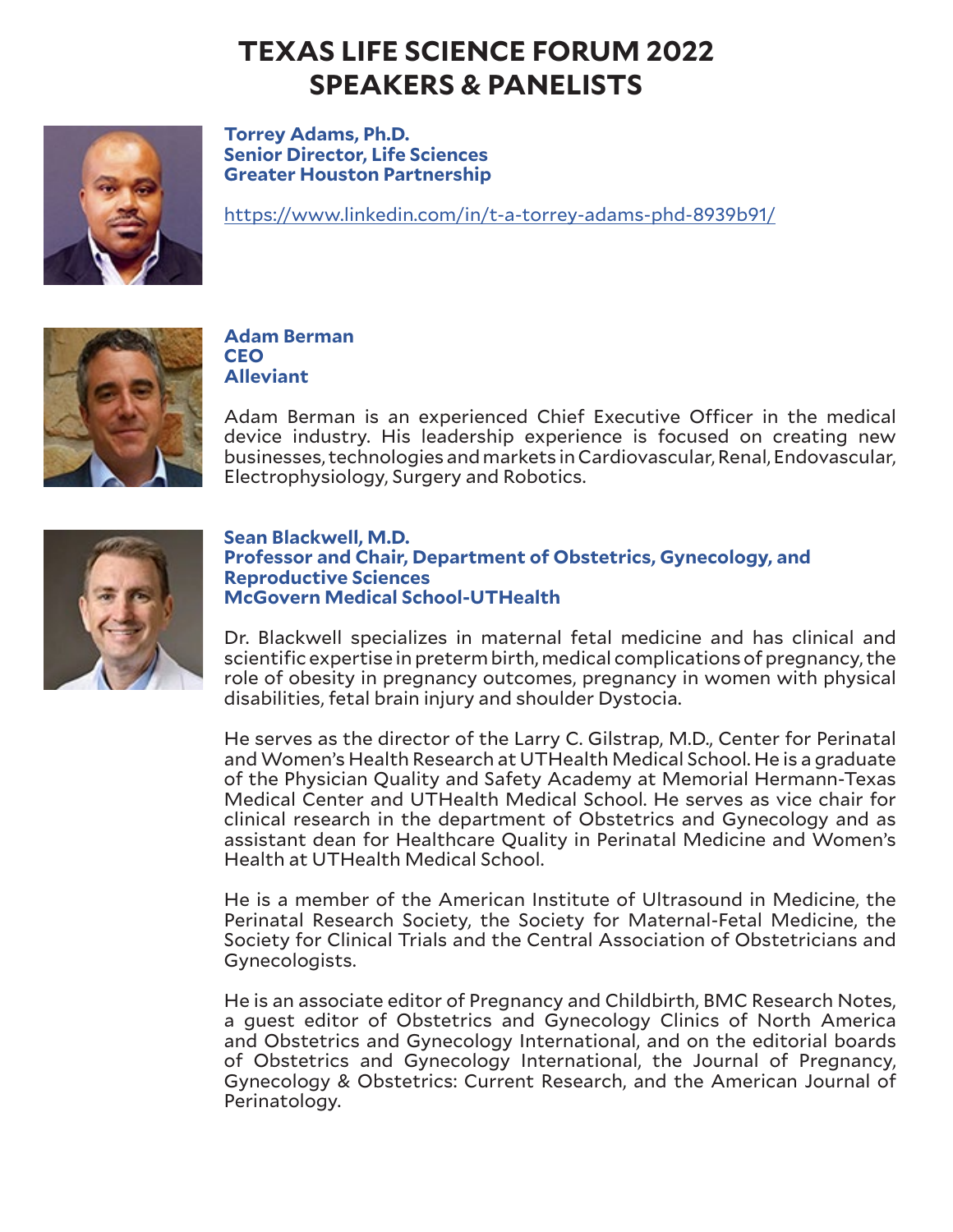

**Meg Boulware, J.D. Partner Boulware & Valoir**

Practice Areas Intellectual Property

### Practice Focus

Patent practice with emphasis on chemistry and biotechnology; contested trademark matters and global portfolio advice and intellectual property litigation.

### Practice Description

In 2010, Ms. Boulware started a woman-owned boutique firm building on her years of experience in international and domestic IP work. She tried the first validity and infringement arbitration of a U.S. patent, which case was tried before the International Chamber of Commerce. She has represented clients in trademark infringement cases including over 100 cases before federal courts and the U.S. Patent and Trademark Office. In addition to litigation experience, Ms. Boulware has prosecuted patents in chemical, mechanical and biotech areas. She procured pioneer patents on cattle cloning in the U.S. Ms. Boulware supervises international trademark portfolios and advises on international market strategies for clients including Fortune 500 companies. Meg was the first woman president of the American Intellectual Property Law Association and is active in national IP associations.

### Awards and Honors

In 2012 Ms. Boulware received the first ever Americas Women in Business Law Award for Best in Patent (www.expertguides.com). Since 2005, Ms. Boulware has been recognized in Chambers USA – Leaders in their Field. She also has been included in The Best Lawyers in America for Intellectual Property in IP Law & Business since 2006, and has been selected to The International Who's Who of Business Lawyers and Best Lawyers in America for the past 15 years along with numerous other recognitions both international and U.S. In addition, she is active in community activities and is a Trustee of the Houston Grand Opera and served on the Board of the Clemson University Foundation.

Professional Affiliations

BioHouston, Inc., Board Member

American Intellectual Property Law Association, past President Patent Public Advisory Committee, U.S. Patent and Trademark Office, appointed by the Secretary of Commerce as inaugural Chair 1999-2002 State Bar of Texas, Intellectual Property Section, past Chair Houston Intellectual Property Law Association, past President Advisory Board of the University of Houston Law Center Intellectual Property Law Program, Founding Chair Texas Bar Foundation, Life Fellow Houston Bar Foundation, Life Fellow National Coordinator of the Bicentennial Celebration of the Patent and Copyright Laws 1990 in Washington, D.C. while serving as a Board member of the Foundation for a Creative America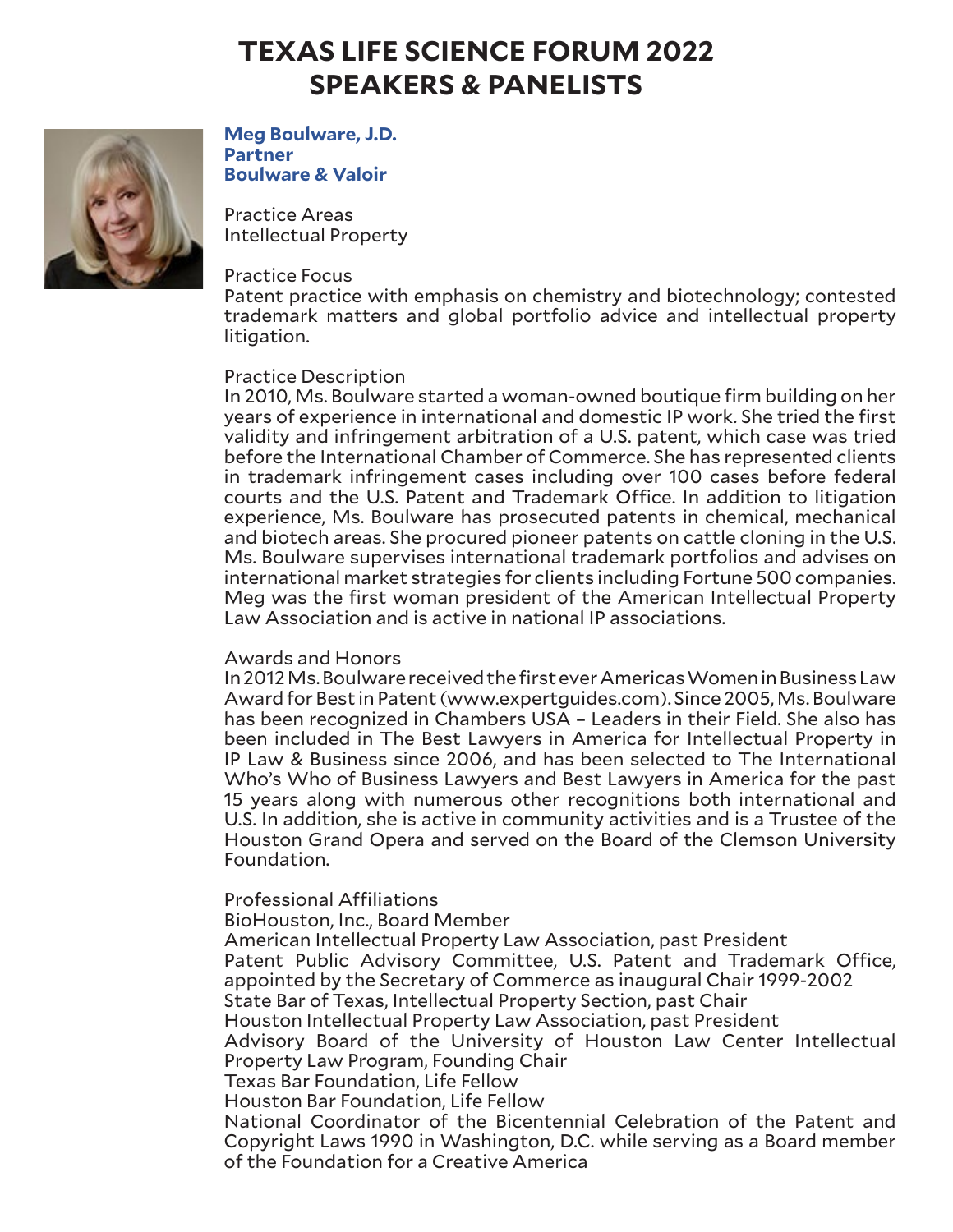Bar Admittance Texas United States Patent and Trademark Office

**Education** B.S., University of Georgia M.S., Clemson University J.D., University of Houston Law Center



# **Vice President, Research and Technology Director, Office of Technology Management, University of Texas Health Science Center at Houston**

Dr. Bruce D. Butler is Vice President Research and Technology, and directs the Office of Technology Management at the University of Texas Health Science Center at Houston (UTHealth). The office handles the technology transfer activities including the creation of new start-ups for the six UTHealth schools and the UTHealth faculty at the Texas Heart Institute. Dr. Butler also holds an academic position as Professor in the Department of Anesthesiology at the Medical School and managed a research program in collaboration with NASA, U.S. Navy and several international pharmaceutical companies. He has over 200 published papers, abstracts and book chapters. Other positions he holds include VP for the Office of Global Health Initiatives, Associate Director of the UTHealth / MD Anderson Cancer Center-Center for Advanced Biomedical Imaging Research (CABIR). Dr. Butler is an inventor on numerous U.S. and associated foreign patents; several of which have been commercialized through UTHealth that include respiratory healthcare products and bio-pharmaceuticals. He has been involved with product development for medical and home-care devices, including FDA regulatory approvals and clinical trials. Dr. Butler has been personally involved in the creation of 5 life-science start-ups and numerous other business development partnerships.



### **Andrea Caracostis, M.D. CEO Hope Clinic**

Dr. Andrea Caracostis is the Chief Executive Officer of the Asian American Health Coalition dba HOPE Clinic, which was designated a Federally Qualified Health Center in 2012. As a physician with a Master's in Public Health, Dr. Caracostis has over 10 years experience working with migrant and community health centers with special, vulnerable populations.

She worked as a provider at the 330 funded Migrant Health Center (MHC), and served as a consultant to the Migrant Clinicians Network providing technical assistance to Community Health Centers around the country. Dr. Caracostis has been active in the Bureau of Primary Health Care's Health Disparities Collaborative and is a member of many national health care advisory committees.

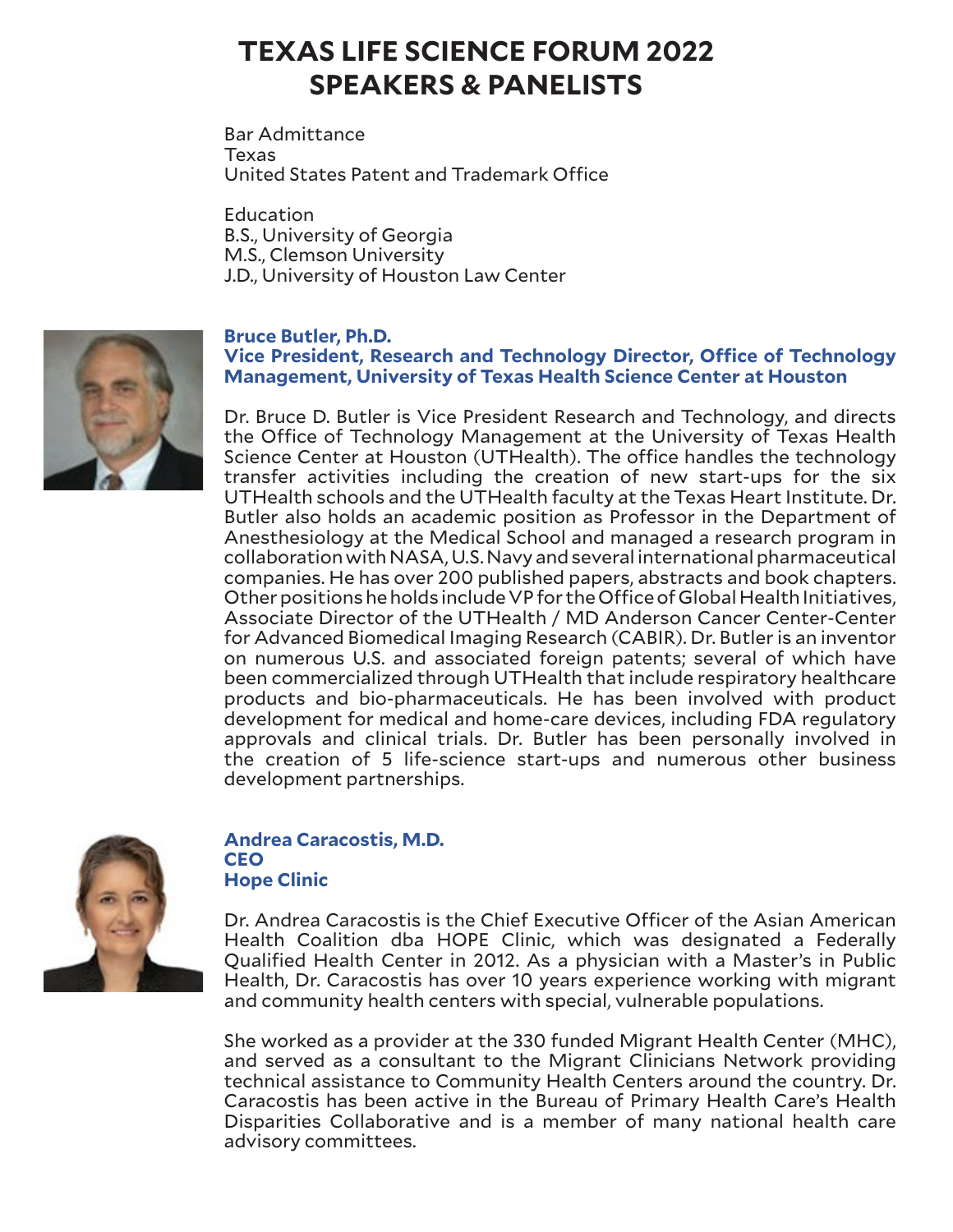The Asian American Health Coalition dba HOPE Clinic, under Dr. Caracostis' leadership since 2008, has advanced significantly in its efforts to reduce health disparities through community awareness campaigns, affordable prevention services and accessible treatment and medication while connecting patients to a health home.



**Rima Chakrabarti, M.D. Partner KdT Ventures**

https://www.linkedin.com/in/rschakmd/



## **Daniel Crank Senior Associate Gensler**

With 22 years of experience, Daniel is passionate about the intersection of science and people. He is focused on the design and delivery of technically complex science-based projects, ranging from cGMP manufacturing to biological and chemistry-based research laboratories to heavy manufacturing and industrial complexes. In his work, Daniel provides critical programming, planning, and design for these specialized projects and clients across the globe.



### **Michael Dilling, Ph.D. Executive Director, Commercialization, Technology Management Baylor College of Medicine**

The Director of the Baylor Licensing Group (BLG), the technology licensing team at Baylor College of Medicine, a leading biomedical research institution and the only private medical school in the Southwestern United States. Responsible for managing the activities of five licensing professionals, an industry agreements professional, and two administrators. Currently leading efforts at BCM to restructure technology commercialization efforts to increase effectiveness and improve outcomes. Guided the development and launch of an online disclosure application to simply faculty interaction with BLG. Responsible for spearheading collaborative efforts with BCM Technologies (BCMT), BCM's wholly-owned venture development subsidiary, to identify and catalyze the formation of new start-up companies. Serves on the Board of Directors for mAbVista, Inc., a new BCM start-up company dedicated to the production of monoclonal antibodies.

Fifteen years technology transfer experience managing a diverse portfolio of biomedical technologies in a leading university technology transfer program with a focus on producing licensing outcomes. Strong pragmatic, principled focus on finding common ground to get deals closed and executed so that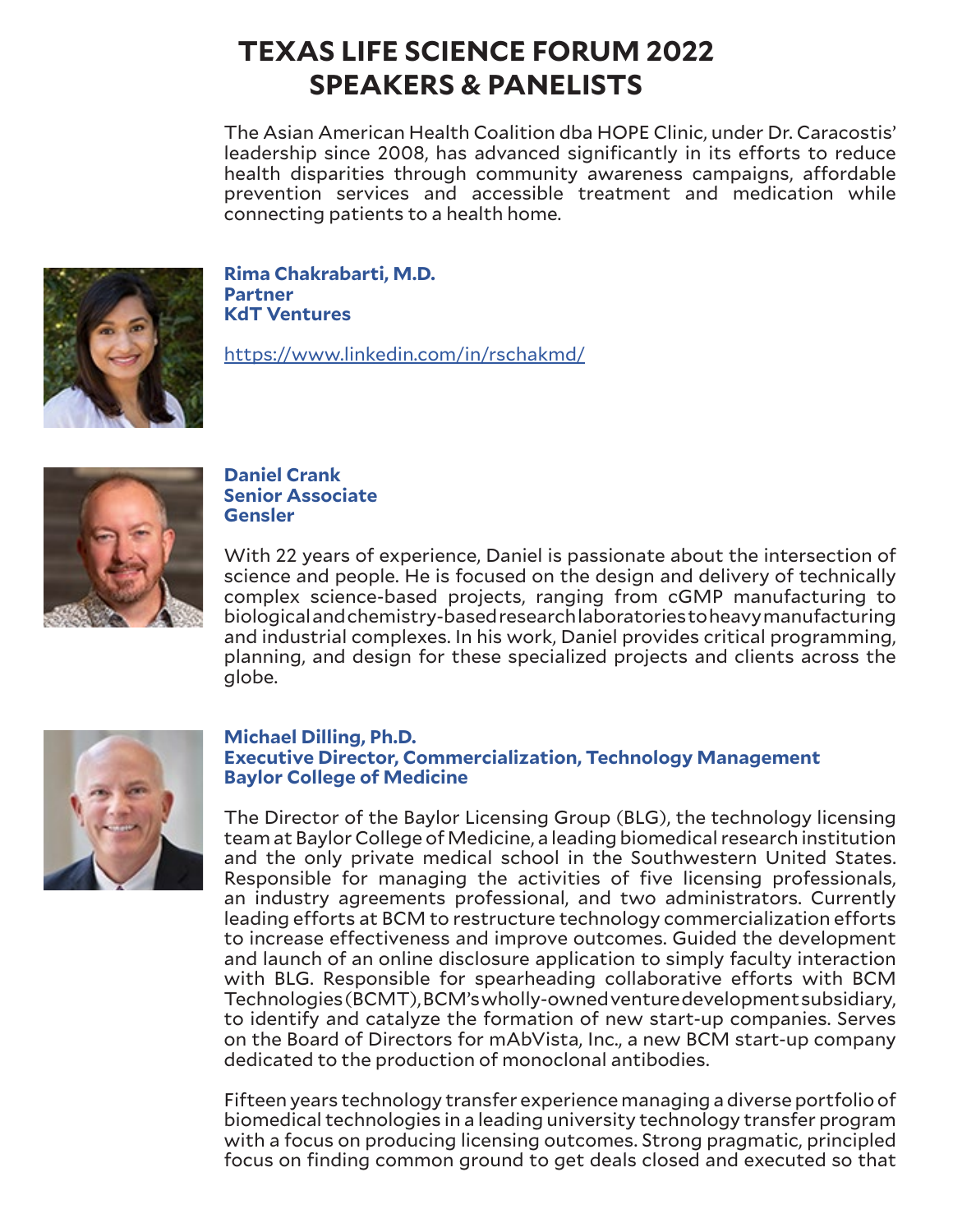important innovations can get to the market and be developed into new products.

Negotiated and closed over 80 license/option agreements, including exclusive licenses for therapeutics, vaccine technologies, gene therapy and immunotherapy technologies, and medical devices. A number of the exclusive licenses were transactions involving equity as part of the license consideration. I have also negotiated and closed many non-exclusive licenses for research tool technologies - knockout mice/cell lines/DNA constructs, etc. I have also licensed software. A number of technologies that I have licensed are now in clinical development, including a T-cell-based vaccine against multiple sclerosis, a vaccine against Norwalk and associated noroviruses, and an immunotherapeutic cancer vaccine.

Specialties:

Negotiation of exclusive and non-exclusive license agreements for biomedical technologies.

Negotiation of other university/industry agreements including sponsored research agreements, confidential disclosure agreements, research collaboration/partnership agreements, clinical trial agreements, testing agreements.

Coordination of patent prosecution strategy with outside legal counsel. Marketing of technologies to potential industry partners.



#### **Philip Eckels Head of Operations K2 Biolabs**

Celebrating his 12th year working in the cell and gene therapy field, Mr. Eckels' career spans research & development, process development, and clinical manufacturing in the U.S. and Europe. Mr. Eckels has extensive knowledge in viral and non-viral gene modification techniques, cell processing, process automation, vector development, quality, regulatory, and both FDA and EMA Chemistry, Manufacturing and Controls (CMC) strategy. Mr. Eckels is versed in developing end-to-end manufacturing processes, aseptic (closed) processing strategy, and best practices having spent time as person-in-plant at multiple CMOs in the U.S. and abroad. He also has substantial experience tech transferring processes to and from academic and industry partners. As the Director of Cell Therapy Technical Operations at Ziopharm Oncology (now Alaunos Therapeutics), he oversaw the product development of CAR-T and TCR-T product platforms that were successfully accepted by the FDA for Phase I/II trials, as well as the buildout of in-house manufacturing capabilities and teams. Mr. Eckels holds a BA in Biology from Gustavus Adolphus College and a Master of Public Health in Biostatistics and Epidemiology from Drexel University.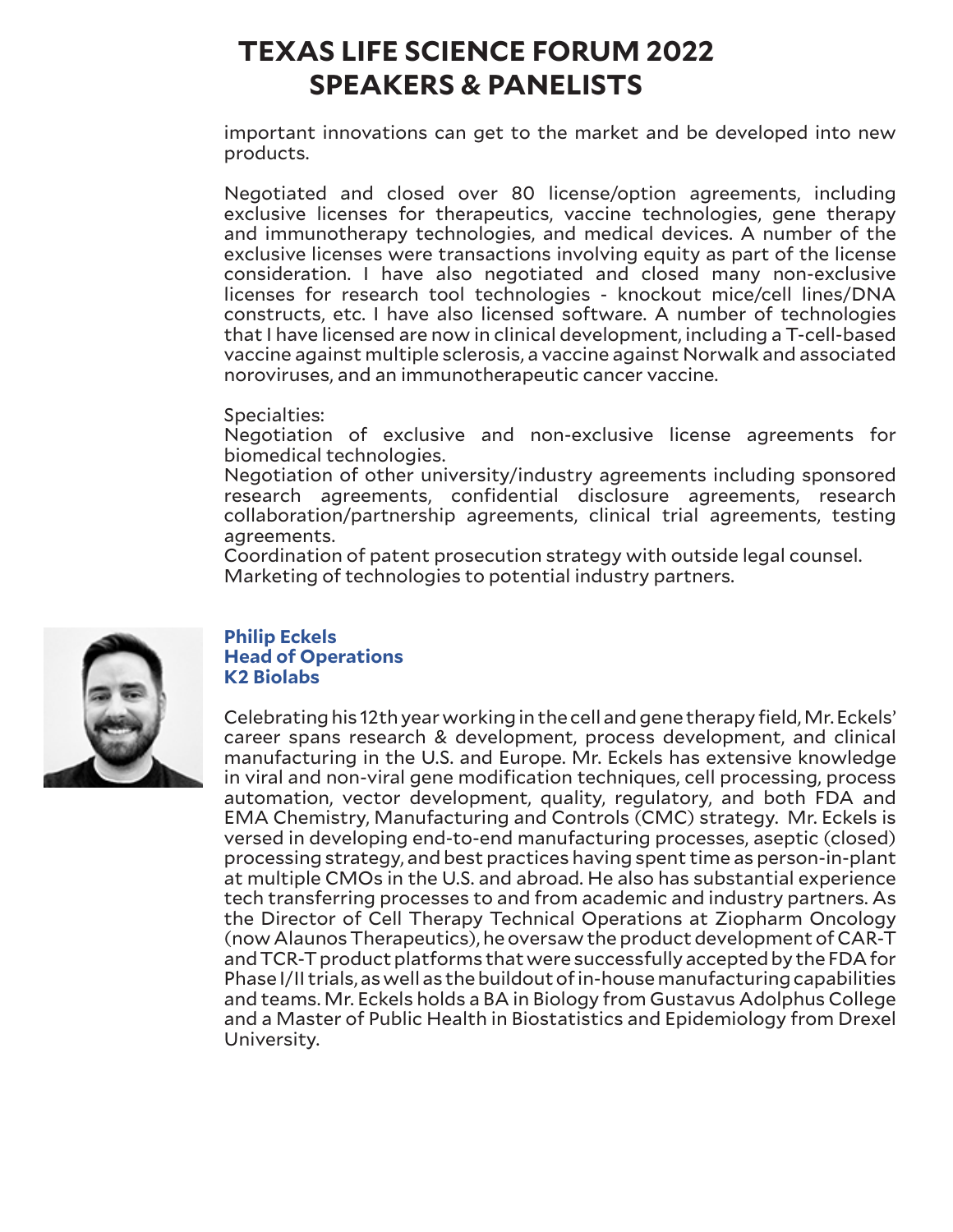

#### **Vince Flickinger Senior Associate and Design Director Gensler**

Over the past 21 years, Vince has developed a strong appreciation for the fast-paced and detail-oriented nature of design. His elegant and thoughtful solutions create unique experiences that both clients and end-users truly appreciate. Vince's involvement in all phases of projects—from design to construction administration—gives him a unique perspective and allows him to add value in a multitude of ways. His depth of knowledge in corporate workplace design has delivered successful projects for clients like Johnson & Johnson/JLABS, The Ion, Howard Hughes, Chevron, and a variety of other client and project types including the recent completion of the Gensler Houston office. Outside of work, Vince is an active member in several AEC organizations including the Texas Association for Interior Design (TAID) and the International Interior Design Association (IIDA).



## **Jonathan Gallion, Ph.D. Principal Data Scientist Mercury Data Science**

Jonathan Gallion is a Principal Data Scientist at Mercury Data Science (MDS). Jonathan leads the MDS data science practice to accelerate innovation and improve outcomes. He manages AI/ML strategy and lifecycles to design, create, and deploy AI-driven solutions, guide product development priorities, and shape data driven strategies to solve the unique challenges faced by organizations within healthcare and life sciences. 10+ years of experience within computational biology spanning drug discovery, personalized medicine, genomics/proteomics, biotech, med devices, and SaMD. Ph.D. in Quantitative Computational Biology from Baylor College of Medicine and Bachelors degrees in Biochemistry/Biophysics and Microbiology from Oregon State University.



## **Papia Ghosh, Ph.D. Licensing Manager, Office of Technology Commercialization MD Anderson Cancer Center**

Papia joined Office of Technology Commercialization in 2016 and is involved in identifying and translating internal developments to commercial opportunities.

Prior to working at OTC, Papia was a Consultant at L.E.K. Consulting in Boston and London (UK) for over 3 years and focused exclusively in the life sciences. While there, she provided strategic insights on, but not limited to, market assessment, market access and pricing, competitive positioning, valuation, and portfolio / life cycle management. She was an advisor to various biotechs and large pharmas in a wide range of therapeutic and diagnostic areas. Papia conducted her post-doctoral work in Oncology at the Dana-Farber Cancer Institute, received her Ph.D. in Genetics from Yale University, and B.S. in Biology from Duke University.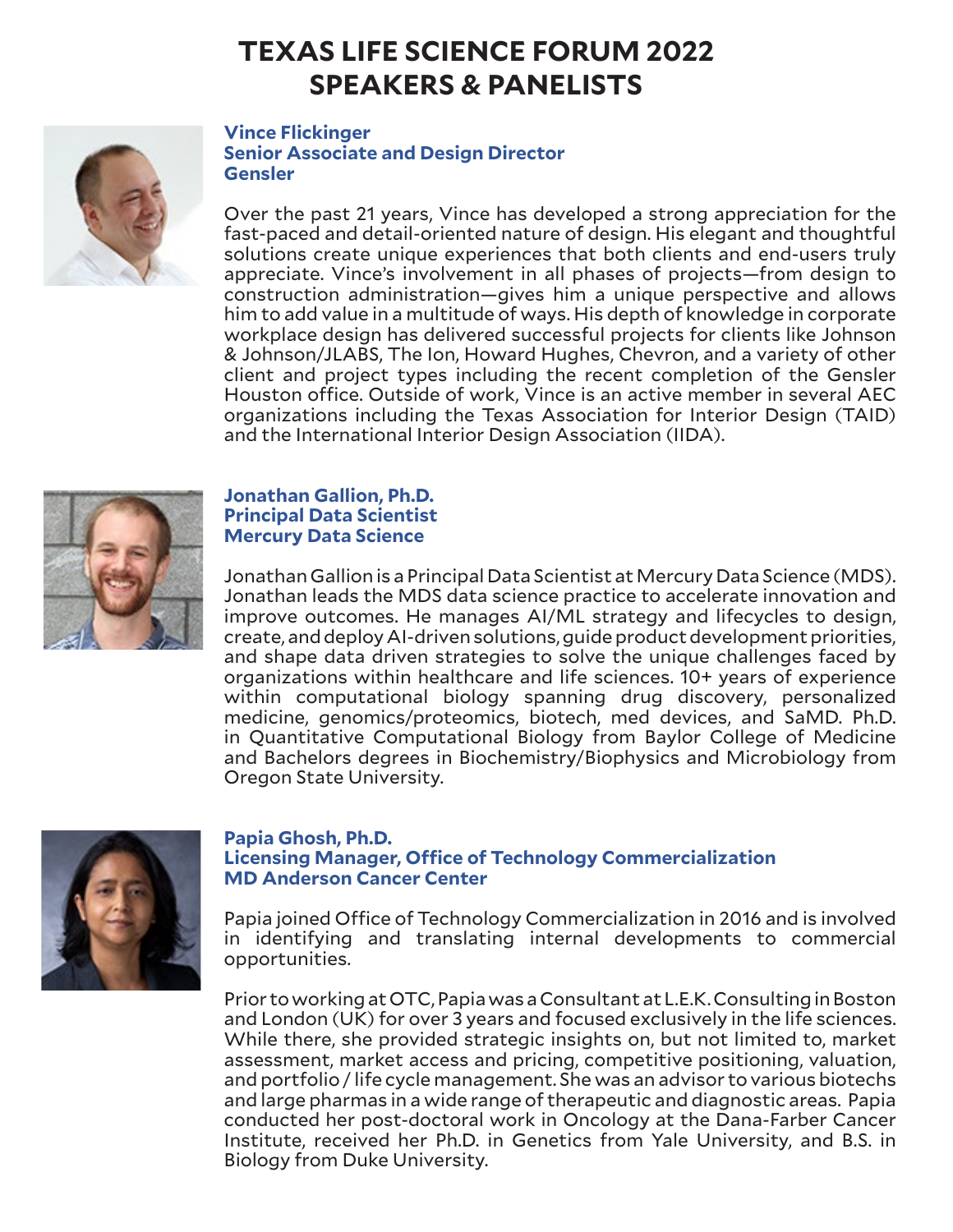

**Arthur Greenspan, J.D. Partner Perkins Coie (New York Office)**

Arthur Greenspan's 30-year career has included the successful representation of financial firms and other companies, board committees, and senior executives and professionals. He assists these clients in complex and high-stakes criminal, legislative, and regulatory investigations and proceedings, internal investigations, and securities and other litigation. His particular focus includes cases and issues involving accounting and disclosure, taxation, securities and derivatives trading and markets, and complex financial products and transactions.

Arthur possesses broad experience and a deft touch with investigatory agencies. He has regularly represented clients before the U.S. Department of Justice (DOJ), the U.S. Securities and Exchange Commission (SEC), the Financial Industry Regulatory Authority (FINRA), and the New York attorney general's office. He also has appeared before the Commodity Futures Trading Commission (CFTC), the Federal Reserve Board, the Office of the Comptroller of the Currency (OCC) and committees of the U.S. Congress. In addition, Arthur has a strong track record of success in representing clients in complex criminal and civil cases in federal court and in arbitration.

Arthur's exemplary work and professionalism have earned him recognition as a top litigator and a leader within the legal community. He is currently a director of the Federal Bar Foundation and is a former president of the Federal Bar Council American Inn of Court and vice president of the Federal Bar Council.



### **Gabrielle Guttman Business Operations Senior Lead Johnson & Johnson Innovation – JLABS**

Gabrielle is the Business Operations Senior Lead for Johnson & Johnson Innovation, JLABS  $@$  TMC. In this role, Gabrielle is responsible for managing the day-to-day business operations for the site, which includes onboarding strategically aligned companies into the Johnson & Johnson Innovation portfolio and maintaining a healthy P&L. She supports the resident companies onsite and virtually, while also ensuring JLABS  $\omega$  TMC is operating at its optimal potential. Additionally, Gabrielle is responsible for company sourcing and selection processes for the global JLABS portfolio.

Prior to joining JLABS, Gabrielle was in the Global Operations Leadership Development Program at J&J. Her first rotation in the Program was in R&D Procurement, where she was responsible for contracting, supplier management, and negotiations. In her second rotation, as a Project Manager for Janssen's Supply Chain, Gabrielle focused on leading cross-functional global teams to simplify and optimize Janssen's portfolios.

Gabrielle holds a B.S.E in Chemical and Biomolecular Engineering from the University of Pennsylvania. She is currently pursuing her MBA at Rice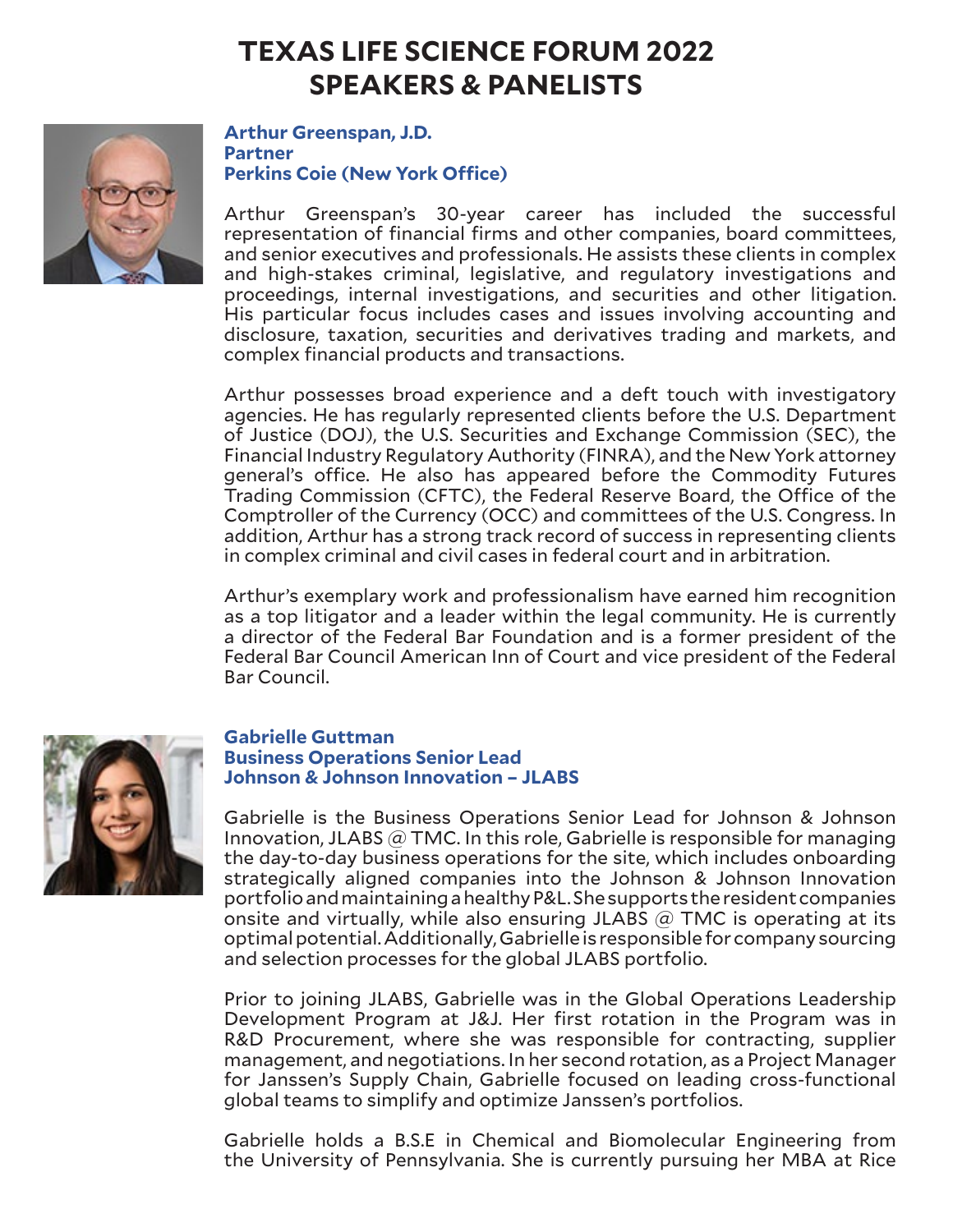University and will graduate in 2023.



### **Dan Hargrove, J.D. Co-Founder and President Cancer Insight**

Dan Hargrove is the co-founder and president of Cancer Insight, LLC, a clinical research organization dedicated to discovering, developing and testing emerging biotechnologies related to cancer immunotherapy. His expertise spans biotechnology commercialization, FDA regulatory compliance, government contracts, and military law.



# **Sarah Hein, Ph.D. Entrepreneur in Residence, ACT TMC Innovation**

Sarah Hein, Ph.D., is an Entrepreneur in Residence for the Texas Medical Center's Cancer Therapeutics Accelerator.

Previously, Sarah was cofounder and VP of Operations at Courier Therapeutics, where she helped develop a novel immune-targeted cancer immunotherapy. She was also Director of Research at Resonant Therapeutics, an antibody therapeutics platform technology company. She began at Mercury Fund as a Venture Fellow directly after graduating with her Ph.D. from Baylor College of Medicine. She has participated in Enventure from 2013 to 2017, coming on as a core member in 2015 and launching the Foundations workshop series to provide in-depth entrepreneurship education to the Texas Medical Center community.

Sarah earned her Bachelor's and Master's of Science from the University of Wyoming. In her free time, Sarah volunteers with the Prisoner Entrepreneur Program, which gives incarcerated men the tools for economic freedom upon reentry into society. When not otherwise engaged, Sarah likes to play with code, hang out with her husband and dogs, garden, and grow things.



## **Michelle Ho, Ph.D. Senior Associate 5AM Ventures**

Michelle Ho, Ph.D. joined 5AM Ventures in 2018 as an Analyst and was promoted to Senior Associate in 2022. Dr. Ho serves as an Observer of the Boards of Artiva Biotherapeutics, Cleave Therapeutics, Ensoma, Purigen, Radionetics Oncology and RareCyte. Through 5AM's 4:59 Initiative, she helped to build and launch Ensoma, serving as acting Head of Corporate Strategy. Prior to 5AM, Dr. Ho was an Entrepreneurship Fellow at Fannin Innovation Studio, where she led R&D and BD for two life science startups in Houston, TX. Previously, Dr. Ho was a T32 Postdoctoral Fellow in the Department of Gynecologic Oncology at MD Anderson Cancer Center and the Department of Bioengineering at Rice University developing targeted AAV vectors for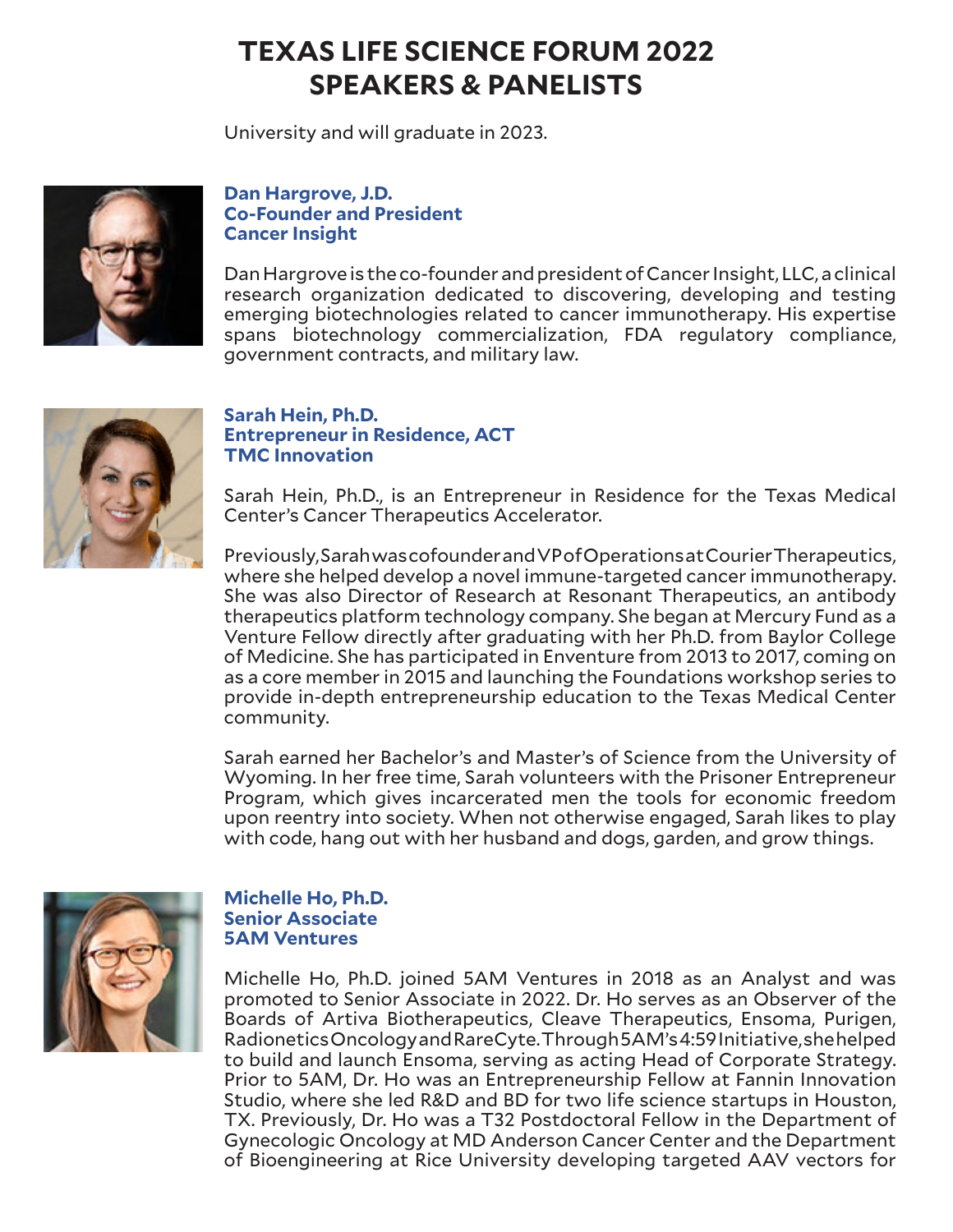ovarian cancer treatment. She earned her Ph.D. in Bioengineering from Rice University developing next-generation AAV-based gene therapy vectors in the Suh Lab. She received her B.S. in Bioengineering from the University of California – Berkeley, where she was a Regents' and Chancellor's scholar. Dr. Ho is based in the San Francisco, CA office.



#### **Angela Holmes COO Mercury Data Science**

Angela Holmes is COO of Mercury Data Science (MDS). At MDS, we build AI solutions for life sciences and healthcare to support drug discovery, medical devices, digital health and clinical trials. Angela is an AI strategist with 15+ years of experience working with venture backed / high growth and F500 organizations in healthcare, life sciences, energy, and financial services. She has experience in designing and implementing data and AI-driven solutions, guiding product development priorities, and growing software adoption and revenue. She has held leadership roles in machine learning (ML) driven software companies across sales, product strategy, marketing, and customer success. Completed the Texas Medical Center startup accelerator program (TMCx). Key roles in global consultancies including Ernst & Young, Capgemini, and Perficient. Bachelor of Science and Master of Science degrees in Mechanical and Biomedical Engineering from Georgia Tech and Johns Hopkins University.



## **Aleece Hobson Venture Partner HX Venture Fund**

Aleece Hobson is a Venture Partner leading the activation efforts at HX Venture Fund in Houston, Texas. She is responsible for connecting VCs, Houston startups, and the firm's Limited Partners in ways that benefit Houston's startup ecosystem. Aleece comes to HX Venture Fund with a background in the VC fund-of-funds industry, serving as the Investor Relations Manager at Weathergage Capital, a venture capital fund-of-funds managing approximately \$1 billion in venture partnership commitments. She also has over 10 years of business strategy and development experience with an extensive involvement in event planning, relationship building, and strategic communication. Prior to Aleece's venture fund-of-fund experience, she was a consultant at Hollinden | marketers + strategists and a Program Coordinator at the University of Texas M.D. Anderson Cancer Center.

Aleece holds an MBA from Texas Woman's University and a BBA in Marketing from Texas A&M University. She is currently serving as the Director of Special Events Marketing for AMA Houston.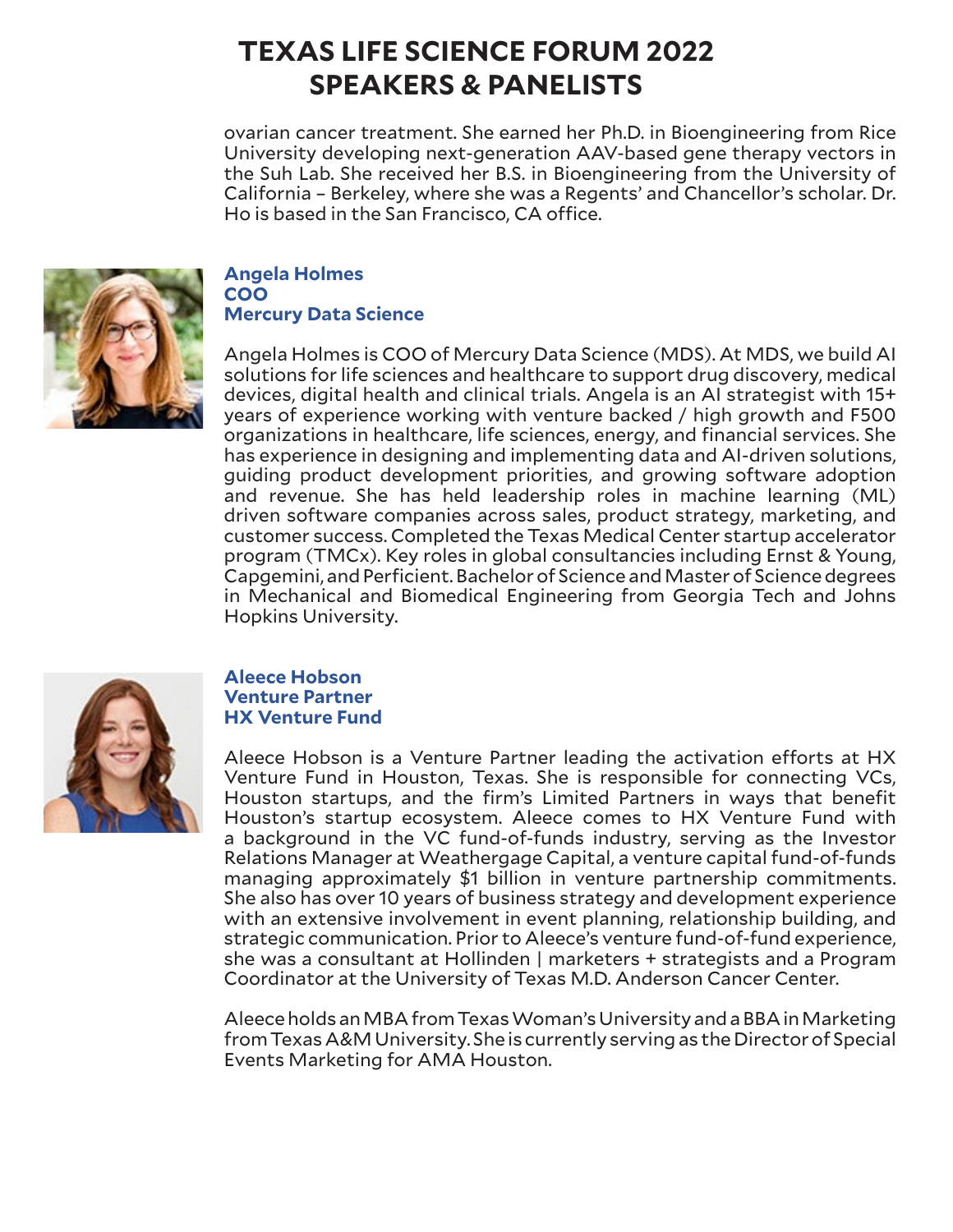

**George Hutchinson, Ph.D. CEO Invictus Medical**

https://www.linkedin.com/in/george-hutchinson-3406024/



## **Ricardo Jimenez Vice President of Technical Operations Neurogene**

Ricardo Jimenez serves as the Vice-President of Technical Operations for Neurogene Inc., a company focused on gene therapy for rare neurological disorders. Mr. Jimenez has spent more than 20 years in the pharmaceutical and biotechnology industry, with >15 of those years in the gene therapy field. Prior to Neurogene, Mr. Jimenez was the site head of the Lonza Houston manufacturing facility and played a leadership role in establishing Lonza as a major contract cellular and gene therapy manufacturer, including designing and managing the construction of the flagship cell and gene therapy facility in Pearland, TX. He started in gene therapy in 2005 at Introgen Therapeutics, where he was responsible for the validation activities for adenoviral-based products and served as Head of Quality in what became in 2009 Vivante GMP Solutions, a contract manufacturing organization acquired by Lonza. Mr. Jimenez holds a B.S. in biomedical science from Texas A&M University.



## **Kieron Jones Co-Founder, CEO & President**

Kieron Jones has over 13 years of success in delivering results through direct sales, strategic revenue-generating partnerships and building collaborative long-term relationships in a variety of government and commercial contracting environments.

Over the past 10+ years he gained expertise as a Project Management Professional with experience in pre-clinical through Phase 3 biopharmaceutical<br>development, product life cycle management, cross-functional product life cycle management, cross-functional collaborations, financial analysis and budgeting, project and portfolio management, and global strategic planning. Kieron has a demonstrated track record of leading by example, adapting to evolving industry demands, and promoting efficiency through analysis of key performance indicators.

Kieron held multiple positions at Fujifilm Diosynth Biotechnologies —Texas (formerly Kalon Biotherapeutics), most recently Director, Commercial Development, where he brought in more than \$50 million in new business and participated in successful negotiations of Commercial Supply Agreements and other strategic partnerships. During his eight years at Fujifilm/Kalon he worked with the COO on global strategic planning and also managed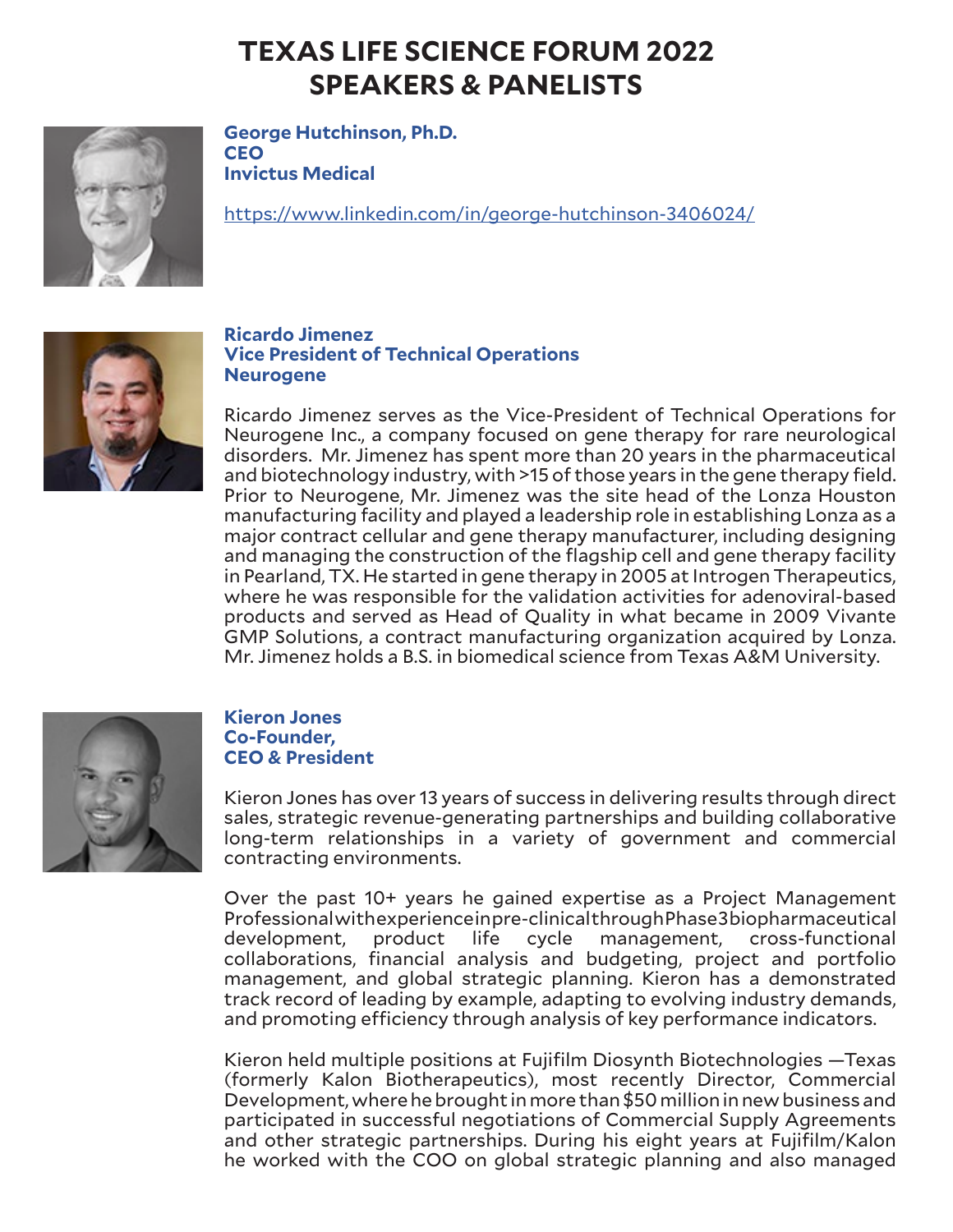a \$175 million multi-option contract with the U.S. Department of Health and Human Services' Biomedical Advanced Research and Development Authority (BARDA).

Previously, Kieron held positions as project manager and program analyst at BAE Systems, Atlantic Marine, Inc., Rham Construction and the Haskell Company. He holds a bachelor's and a master's degree from the Virginia Polytechnic Institute and State University (Virginia Tech).

### **Chester Koh, M.D.**

## **Professor of Urology, Pediatrics, & OB/GYN, Texas Children's Hospital, Baylor College of Medicine; Director, Southwest National Pediatric Device Innovation Consortium (SWPDC)**

My clinical area of expertise and interest is in minimally invasive surgery in children for their pediatric urologic conditions, especially with robotic surgery and single incision laparoscopic surgery, and I am the director of the Pediatric Robotic Surgery Program. We have shown that minimally invasive surgery in children has been associated with smaller incisions, shorter hospital stays, and decreased pain medication usage in comparison to open surgery in the field of pediatric urology for procedures such as pyeloplasty for ureteropelvic junction (UPJ) obstruction, nephrectomy (kidney removal), and ureteral reimplantation for vesicoureteral reflux. This often leads to faster recoveries for children, and allows their parents to minimize their time away from work. Robotic surgery can also be used for select genitourinary reconstructive procedures in pediatric urology as well. Our program serves as a pediatric robotic surgery research and training center that collaborates with the other institutions here in the Texas Medical Center.

I collaborate with our Pediatric Urology Laboratory, which is supported in part by NIH funding, as my NIH-funded laboratory in the past investigated novel therapeutic pathways for bladder regeneration / inflammation and other non-cancer urologic conditions.

I also serve as the co-founder and co-PI of a FDA-supported pediatric medical device consortium (the Southern California Consortium for Technology and Innovation in Pediatrics (CTIP)), a pediatric medical device consortium that is based in Los Angeles and which includes Texas Children's Hospital and Baylor College of Medicine, as well as the founder of the Texas Children's Hospital / Baylor College of Medicine-based consortium, the Southwest Pediatric Device Consortium (swpdc.org). These consortia are dedicated to improving children's health by supporting the development of innovative pediatric medical devices through all of the necessary stages - concept formation, prototyping, preclinical, clinical, manufacturing, marketing, and commercialization. The need for these consortia arose from the slow pace of pediatric medical device development, which currently lags behind the development of adult devices by five to ten years. In addition, children differ from adults in terms of their size, growth, development, body chemistry, and disease propensity.

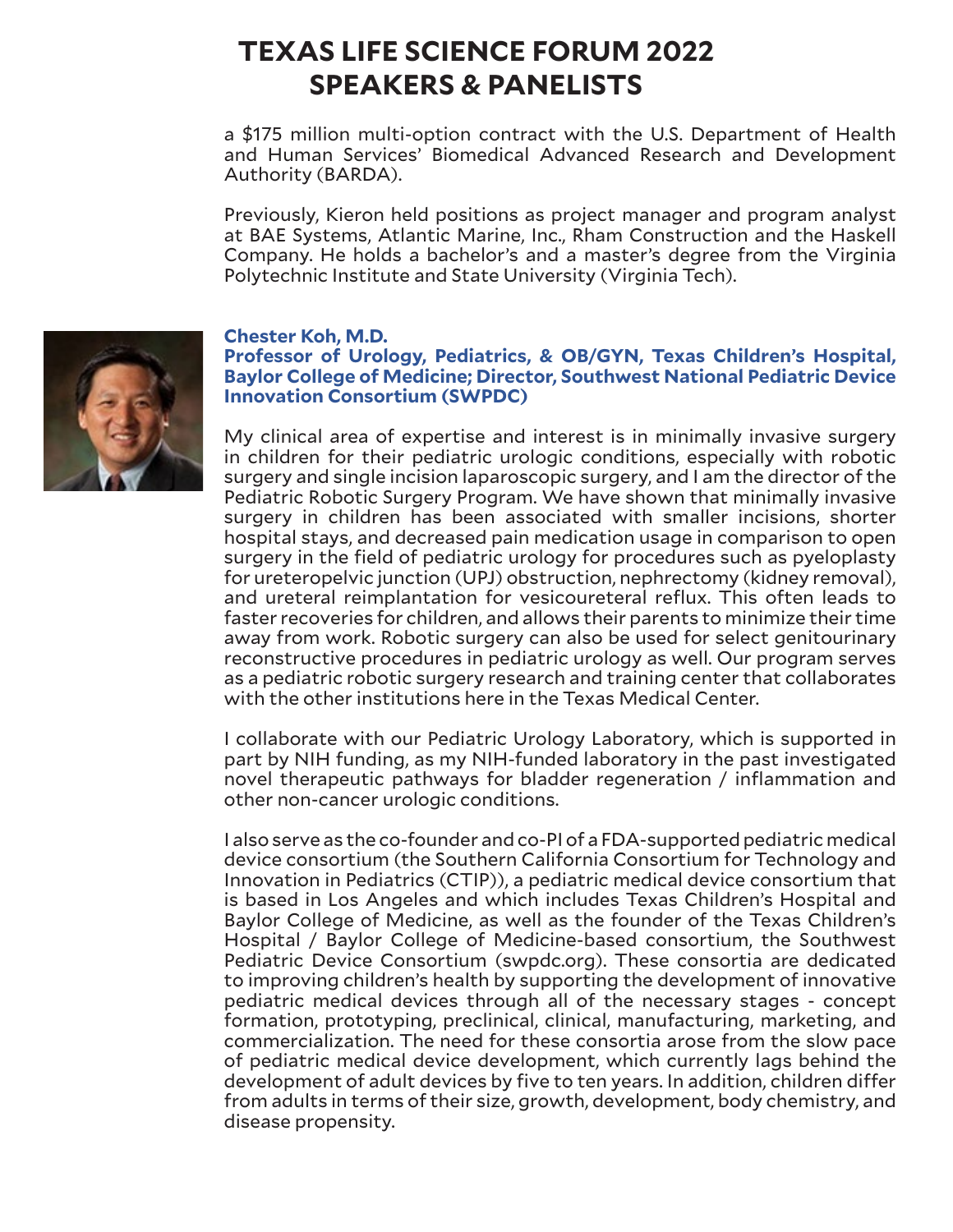

### **Christine Luk, MBE Associate Principal Fannin Innovation Studio**

I am an Associate Principal at Fannin Innovation Studio focusing on medical device commercialization. I am the project lead for ChorioAnchor, a device that enables safer minimally-invasive fetal surgery procedures, and part of the steering committee for the Southwest national Pediatric Device innovation Consortium.

A Houston transfer from Oklahoma City, I received a BA in Biochemistry and Cell Biology with a minor in Global Health Technologies from Rice University in 2018. Interested in furthering my studies in medical device development, in 2019, I received a master's in bioengineering in the Global Medical Innovation program from Rice. While completing my master's, I co-founded LilySpec, a startup developing devices for women's health and worked at the Johnson & Johnson Center for Device Innovation at the Texas Medical Center to develop novel electrophysiology devices.



## **Upendra Marathi, Ph.D. President & CEO 7Hills Pharma**

Upendra Marathi is the founder, investor, and an inventor of 7HPtechnology. He has led the development of three novel pain and cardiovascular drugs, including one which has recently been approved by the FDA. He co-developed one of the first genetically modified stem cells to improve bone marrow function in chemotherapeutic patients. As a venture capitalist, he was involved in the founding and launch of several biotechnology companies. He has helped raise over \$50 million in equity financing. Upendra was a postdoctoral fellow at St. Jude Children's Research Hospital and M.D. Anderson Cancer Center, and earned a Ph.D. in Pharmacology from Loyola University Chicago. Upendra has an M.B.A. from Rice University and has served as a faculty member.



### **Tim Marx Venture Partner Baird Capital**

Tim Marx is an independent consultant who has been providing his expert advice to Baird Capital since 2018. Marx works with Baird Capital's Venture team to pursue new investment opportunities and help build value within the existing portfolio. Marx joined after two decades of experience in consulting and corporate strategy at The Boston Consulting Group (BCG), most recently as Managing Director and Partner. Marx has worked domestically at Morgan Stanley and internationally at Grupo Financiero Banorte (Mexico). Marx also serves on the Investment Committee for the Texas Medical Center Venture Fund in addition to his role as senior advisor and mentor for several start-ups. Additionally, Marx is president of Marx Capital Advisors, an advisory firm supporting single family office clients with their direct investing decisions as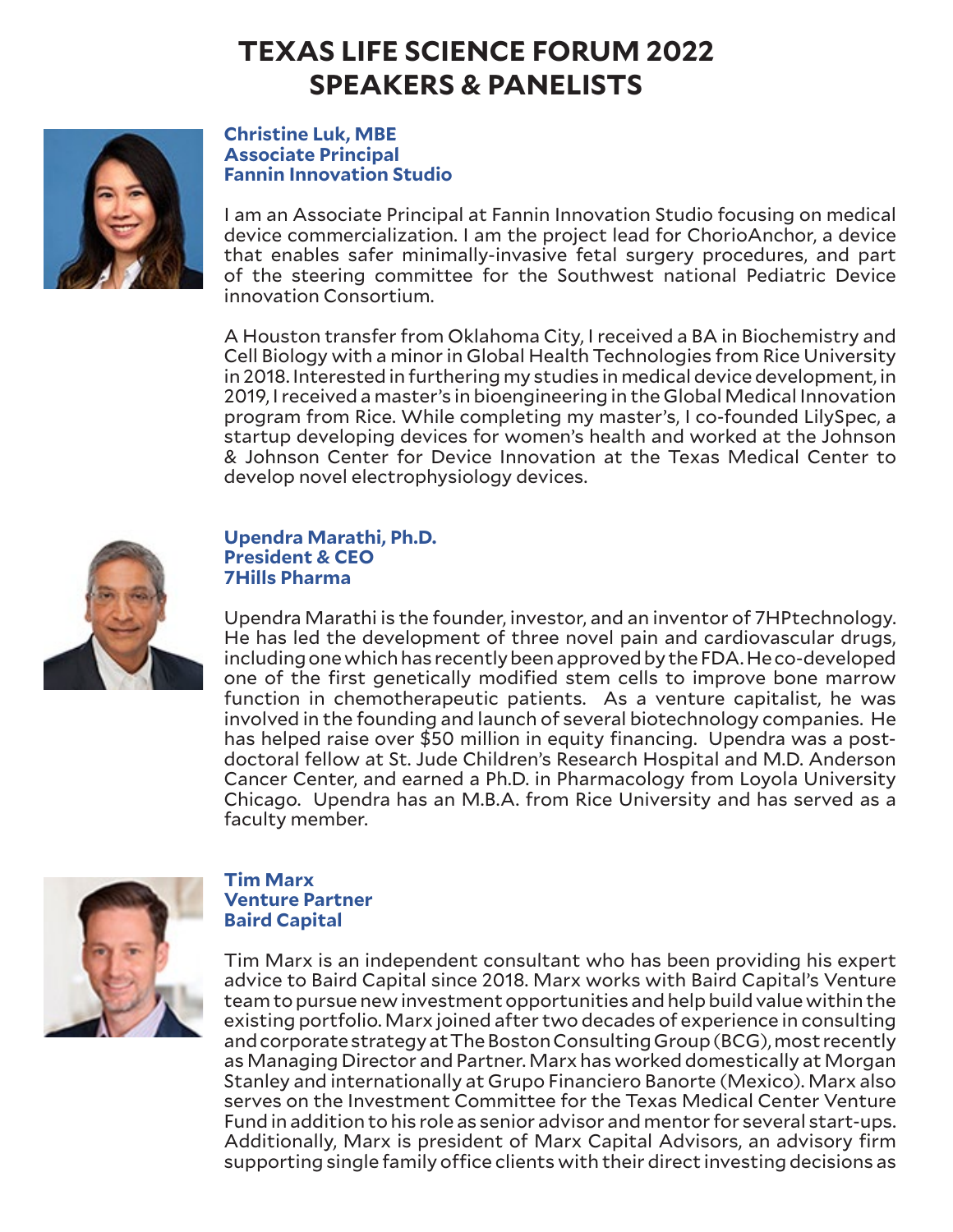well as strategic and operational initiatives across their portfolio companies.

Marx holds a bachelor's degree in finance, international business and Spanish from The Pennsylvania State University and a MBA from Stanford Graduate School of Business. He was a 2000-01 Fulbright Scholar at ITESM in Monterrey, Mexico.



## **Jordan Miller, Ph.D. Co-Founder Volumetric SVP, Chief Scientist for Regenerative Medicine 3D Systems**

Jordan Miller is the SVP, Chief Scientist for Regenerative Medicine at 3D Systems, which acquired Volumetric, in 2021. Jordan Miller received his Ph.D. from Rice University in 2008, returned to the Department of Bioengineering as an Assistant Professor in 2013. He spun out and led Volumetric in 2018, on a mission to empower the next generation of advanced biofabrication.



## **Kristin Naidysh, J.D. Associate, Winstead PC**

IPOs vs. SPACS: Considerations for Emerging Life Science Companies

Kristin Naidysh is a member of Winstead's Corporate, Securities/M&A Practice Group. She works with private equity groups, venture capital firms, established businesses, and emerging technology companies in structuring a wide variety of general corporate, M&A, and investment transactions. Kristin's broad industry experience includes healthcare and physician practices, biotechnology, energy, SaaS, ecommerce, telecommunications, technology infrastructure, design, professional services, and social applications. When not in the office, Kristin enjoys spending time with her husband and their three dogs. She's an avid Peloton rider and frequently volunteers at local entrepreneurship events.

Professional & Community Involvement

State Bar of Texas Colorado Bar Association Admitted to Practice

Texas, 2017 Colorado, 2018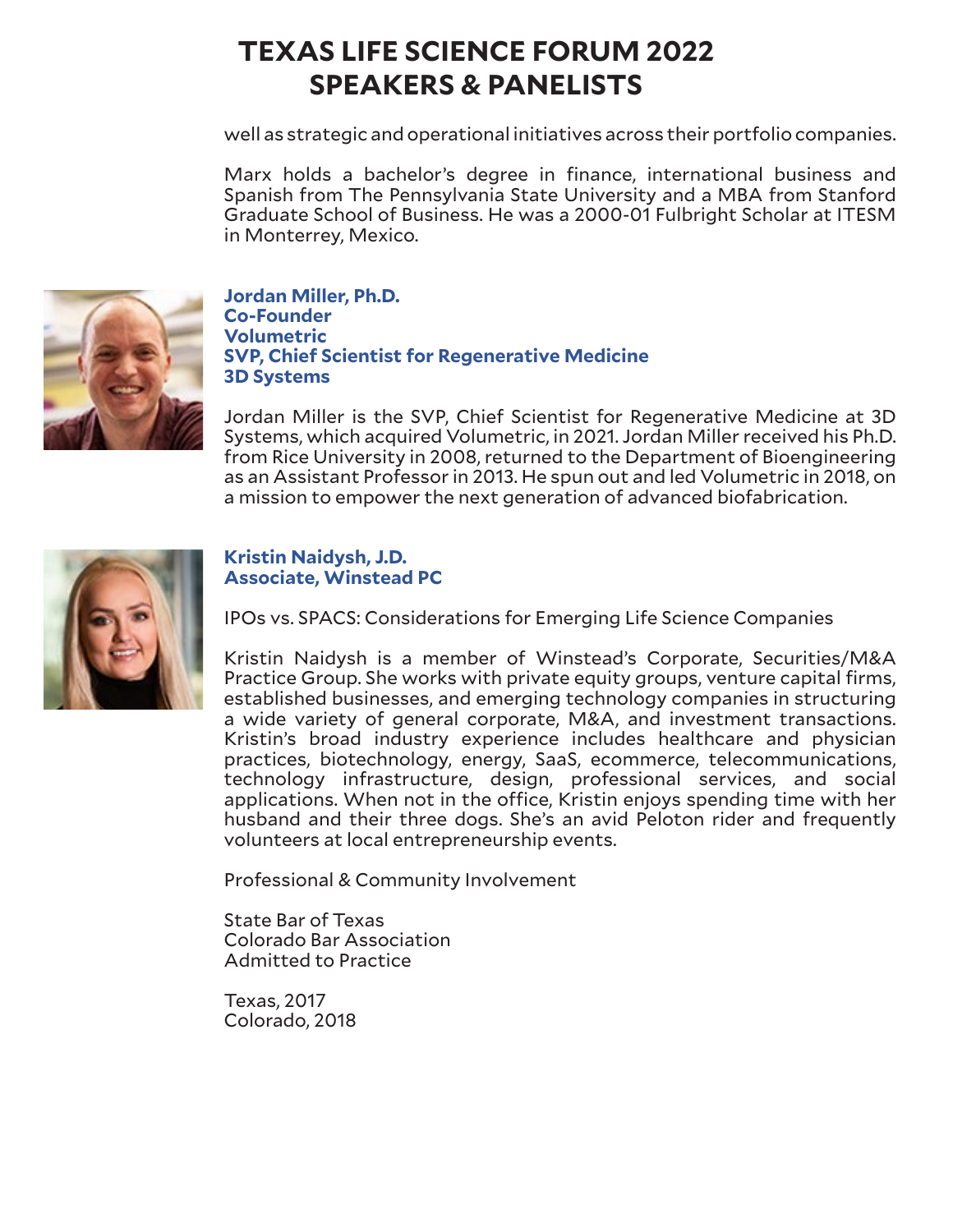

#### **Donica O'Connor Director of Practice Operations Privia Health Gulf Coast**

Donica O'Connor is the Director of Practice Operations at Privia Health Gulf Coast. Privia Medical Group Gulf Coast is 300 multiple specialty providers engaged in providing the best in class health care experience. Donica scales and optimizes practices across the region, by implementing innovative programs and technologies, supporting practice managers, and helping our providers succeed in value-based programs.



### **Christopher Pavlos, Ph.D. Director of Research & Development, Jurata Thin Film**

Dr. Christopher M. Pavlos holds a Ph.D. in Organic Chemistry from Johns Hopkins University. He has over 15 years of experience developing advanced materials and novel processes for a variety of pharmaceutical and biotech applications. His expertise lies at the intersection of polymer science, organic chemistry, surface science, and drug delivery. Working for a variety of small businesses and startups, he has developed significant experience taking technologies from the lab bench through pilot-scale and into full production.



## **Valeska Pederson Hintz, J.D. Partner, Perkins Coie (Austin Office)**

Valeska Pederson Hintz's practice focuses on the areas of corporate and securities laws. She represents entrepreneurs and investors in venture financings and regularly manages mergers and acquisition and special purpose acquisition company (SPAC transactions), tender offers, joint ventures, and general corporate representation on behalf of public and late-stage private companies and private equity funds. Valeska also assists public companies, underwriters, and investors with public offerings and U.S. Securities and Exchange Commission (SEC) reporting and compliance.

Valeska's representations emphasize technology companies, including software, media and ad tech, biotechnology, semiconductor, ecommerce, machine learning, fintech, blockchain, and social networking. She has spent most of her legal career in Silicon Valley advising emerging growth companies, investment banks, and venture capital and private equity firms.

Valeska's practice is informed by her experience as in-house counsel for a late-stage biotechnology company, as well as her work in the finance and strategic marketing departments of a public semiconductor company. With a breadth of experience in the technology and biotechnology fields, Valeska is highly attuned to the business and legal challenges that emerging growth companies routinely face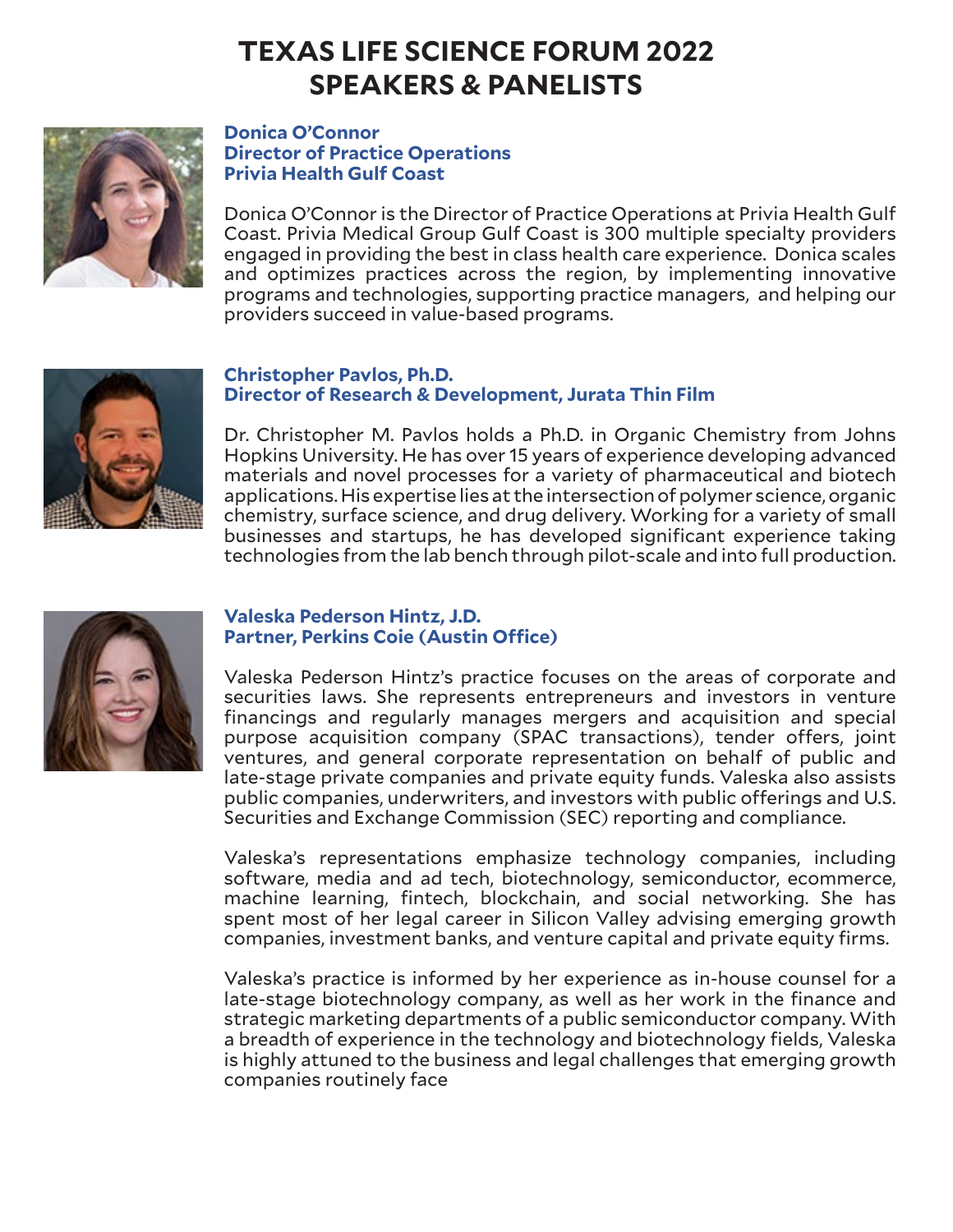

## **Daniel Powell CEO Spark Medical**

Daniel Powell has over 25 years developing and selling technical solutions across multiple industries and has served in multiple leadership roles in Marketing, Business Development, Program Management and Software Engineering. Mr. Powell's found his true passion in medical devices, specifically neurostimulation and has since launched multiple product in the space including Deep Brain Stimulation for movement disorders and Vagus Nerve Stimulation for Epilepsy. Mr. Powell co-founded and serves as CEO of Spark Biomedical, the developer of the FDA cleared Sparrow Therapy System; a novel, wearable neurostimulation solution to address opioid withdrawal and addiction.



### **Jorge Ramirez Head of Investments and VP Business Development TrialSpark**

Jorge Ramirez is the Head of Investments & VP Business Development at TrialSpark. Previously, Jorge was with H.I.G. Capital where he was responsible for development stage and growth investments in the biotechnology, medical device and diagnostics industries. During his six years with H.I.G., Jorge represented the firm in several successful investments. Prior to H.I.G., Jorge was with ProQuest Investments, a healthcare dedicated venture capital firm, and Monitor Company, a strategy consulting firm. He currently serves on the advisory board of the NJ Bioscience Center, a life sciences incubator funded by the NJ Economic Development Authority. Jorge earned degrees in neuroscience and Spanish literature from Amherst College and an M.B.A. from Harvard Business School.



#### **Rachel Rath Director, BARDA Alliance Johnson & Johnson Innovation**

Rachel is the Director of the BARDA Alliance for Johnson & Johnson Innovation, based at JLABS Washington, DC. In this role, she manages the collaboration between JLABS and the Biomedical Advanced Research and Development Authority (BARDA), part of the Office of the Assistant Secretary for Preparedness and Response in the U.S. Department of Health and Human Services, which is focused on emerging technologies and the advancement of medical countermeasures aimed at securing our nation from chemical, biological, radiological, and nuclear (CBRN) threats, as well as from pandemic influenza (PI) and emerging infectious diseases (EID).

Before joining JLABS, Rachel was the Chief of Staff for the National Evaluation System for health Technology Coordinating (NESTcc)—an initiative of the Medical Device Innovation Consortium (MDIC). Rachel helped lead the development of NESTcc and managed strategy and operations, including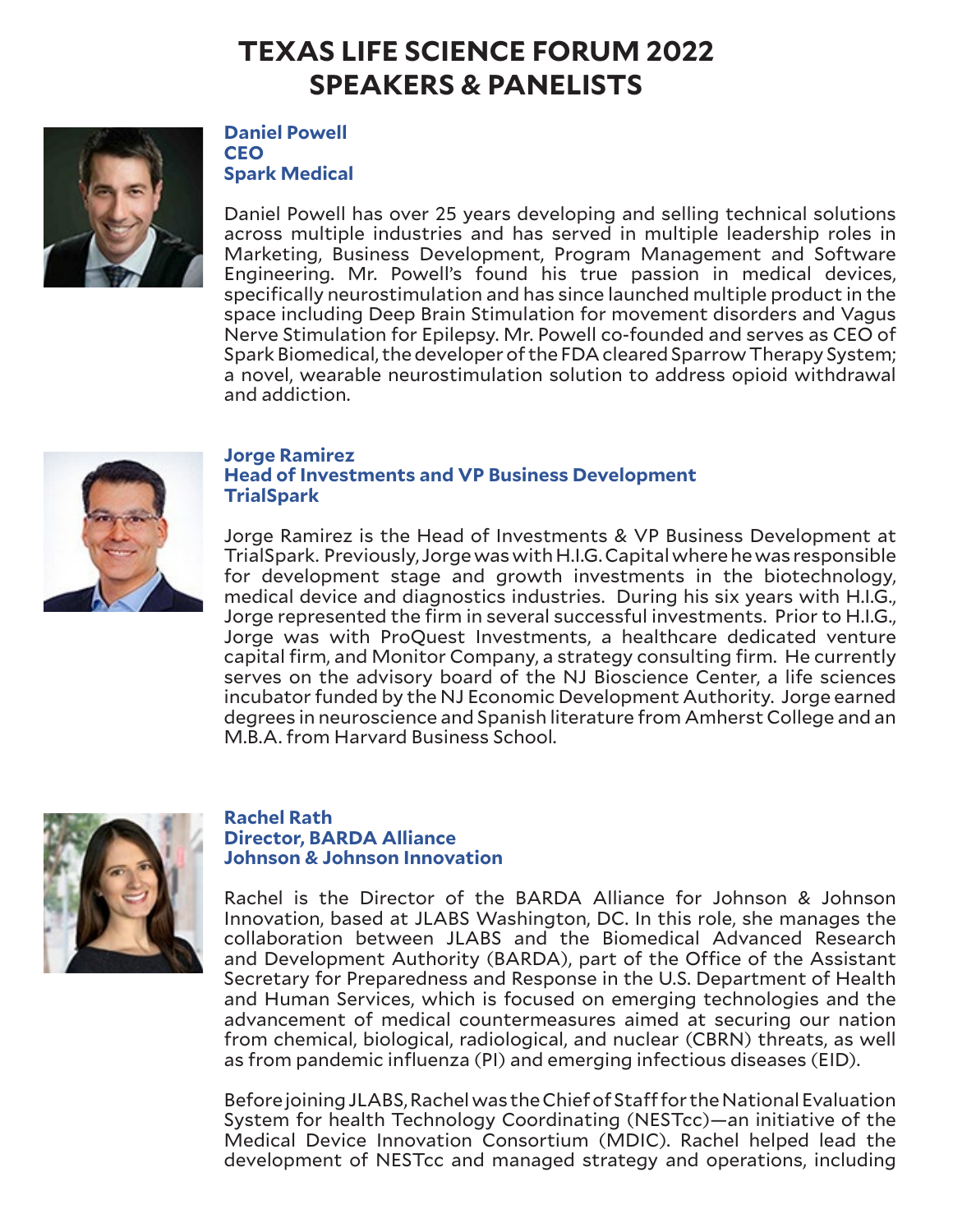overseeing governance, communications, sustainability planning, and stakeholder engagement. Prior to her work at MDIC, Rachel was based at the Patient-Centered Outcomes Research Institute (PCORI), helping to launch the Patient-Centered Clinical Research Network (PCORnet), a national effort to engage patients and leverage electronic health data to improve the speed and efficiency of clinical research in the United States.

She received her MBA from Georgetown University and MPH in global health policy from The George Washington University.



#### **John (JR) Reale, Jr.**

**Venture Lead, TMC Venture Fund; EIR, TMC Innovation; Managing Director, Integr8d Capital**

John S. Reale, Jr. (JR) serves as Executive in Residence (EIR) at TMC Innovation. As EIR, he is an in-house resource for companies throughout the community. In addition, he advises the Healthcare Accelerator on strategy to advance how the TMC delivers value to its Member Institutions and entrepreneurs. JR also leads the TMC Venture Fund, a \$25 M fund that invests in early-stage companies changing the face of healthcare connecting through the Texas Medical Center.

JR is an experienced early-stage technology company investor, entrepreneur and executive. JR founded Integr8d Capital, an early-stage venture capital firm launched in 2017. Integr8d Capital partners with founders launching their ventures in-and-through the City of Houston to build transformative companies.

Previously, he co-founded Station Houston, Inc. (Station), Houston's hub for tech innovation and entrepreneurship, where he served as its CEO from inception through August 2018. In April 2018, Station announced its partnership with the City of Houston, Rice University and the Texas Medical Center to develop and launch the Houston Innovation District in midtown Houston. Prior to Station, he was an Operating Partner with Fraser McCombs Capital (FMC), an early-stage venture capital firm based in Boulder and San Antonio. Through FMC, JR served in various leadership roles with their portfolio companies. JR founded Arete which advises early-stage companies on their launch and growth operations. JR started his career in financial services at Morgan Stanley and JP Morgan, as well as Founding Member of Avalon Advisors, a wealth management and advisory firm based in Houston.

Civicly, JR serves a variety of organizations focused on education and entrepreneurship. Most notably, JR Chaired Mayor Sylvester Turner's Innovation and Technology Task Force to further the City of Houston's strategy and plan to spark the long-term growth of Houston's innovation and technology entrepreneurship economy. Additionally, he served on the Greater Houston Partnership's Innovation Advisory Board. These task forces helped lead to the formation of Houston Exponential (HX), an organization charged with sustainably promoting Houston's entrepreneurship and innovation economy. JR currently serves on the Board of HX, where amongst its initiatives, helped launched the HX Venture Fund, a fund of fund venture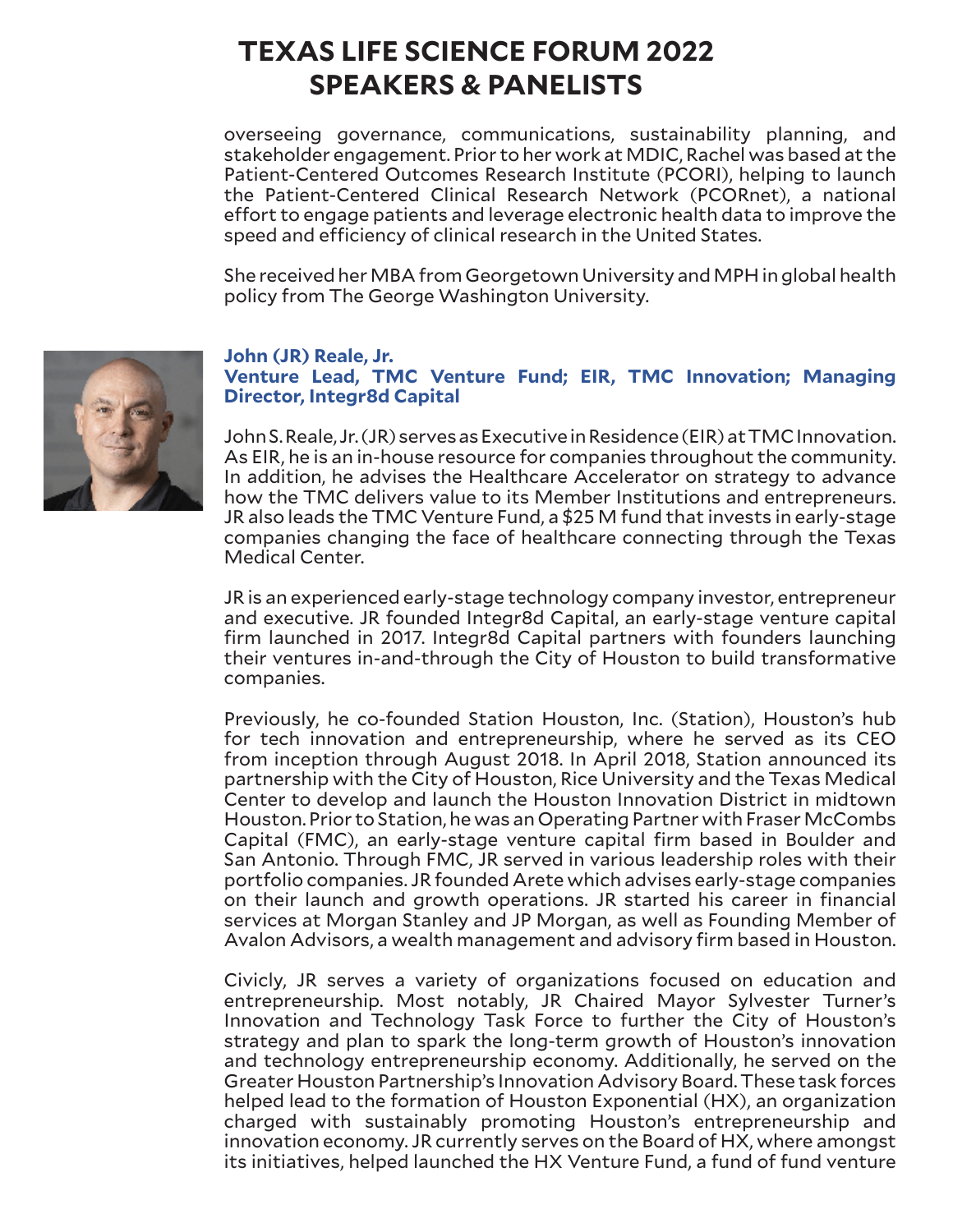model to attract more venture capital to the region.

JR serves on the Advisory Board for the Rice Alliance for Technology and Entrepreneurship; the Investment Committee for the Cougar Venture Fund at the University of Houston; as Entrepreneur in Residence for the Liu Idea Lab for Innovation and Entrepreneurship (LILIE) at Rice University; was the past-President of The Indus Entrepreneurs (TiE) Houston chapter; and mentor at numerous start-up acceleration programs. JR is a member of the Startup Champions Network, a national organization of startup ecosystem leaders. Finally, JR co-founded the Mentoring Initiative at Cristo Rey Jesuit Preparatory High School in Houston (Viva Cristo Rey!).

JR received his B.S. in Finance and Investments from Babson College in Massachusetts. JR and his wife, Kim, are the proud parents of the first Houston-born member of their family, their daughter, Juliana!



## **Emily Reiser, Ph.D. Associate Director TMC Innovation**

Dr. Emily Reiser is the Associate Director of TMC Innovation's Accelerator for health tech and Biodesign programs. Emily served previously as the Innovation Community Engagement Senior Manager and draws on her extensive experience managing the TMC Innovation network ensuring all stakeholders have the opportunity to connect to the resources they need to be successful.

She has supported the Houston life science innovation community for the past five years on the leadership team of Enventure, a grassroots, nonprofit organization supporting entrepreneurship training and company formation in the life sciences. Through Enventure, she has contributed to business development projects with more than a dozen local life science startups, helped form four new companies, and supported eight individuals transitioning to careers in entrepreneurship. Emily also worked directly with TMCx company, Noleus Technologies, directing business development.

Emily earned a bachelor's degree in Biology from Emory University and a Ph.D. in Bioengineering from Rice University focused on drug delivery for cancer immunotherapy.



### **Thomas Richardson, Ph.D. Senior Scientist, Cell & Gene Therapy Process Development, Emerging Technologies Division, Lonza**

Thomas Richardson is a Senior Scientist in Cell and Gene Therapy Process Development, part of the Emerging Technologies Division of Lonza. He earned a BS in Chemical Engineering from Texas A&M University, and later earned his Ph.D. in Chemical Engineering from the University of Pittsburgh. His dissertation work concentrated on the development of novel propagation techniques for the scalable culture and differentiation of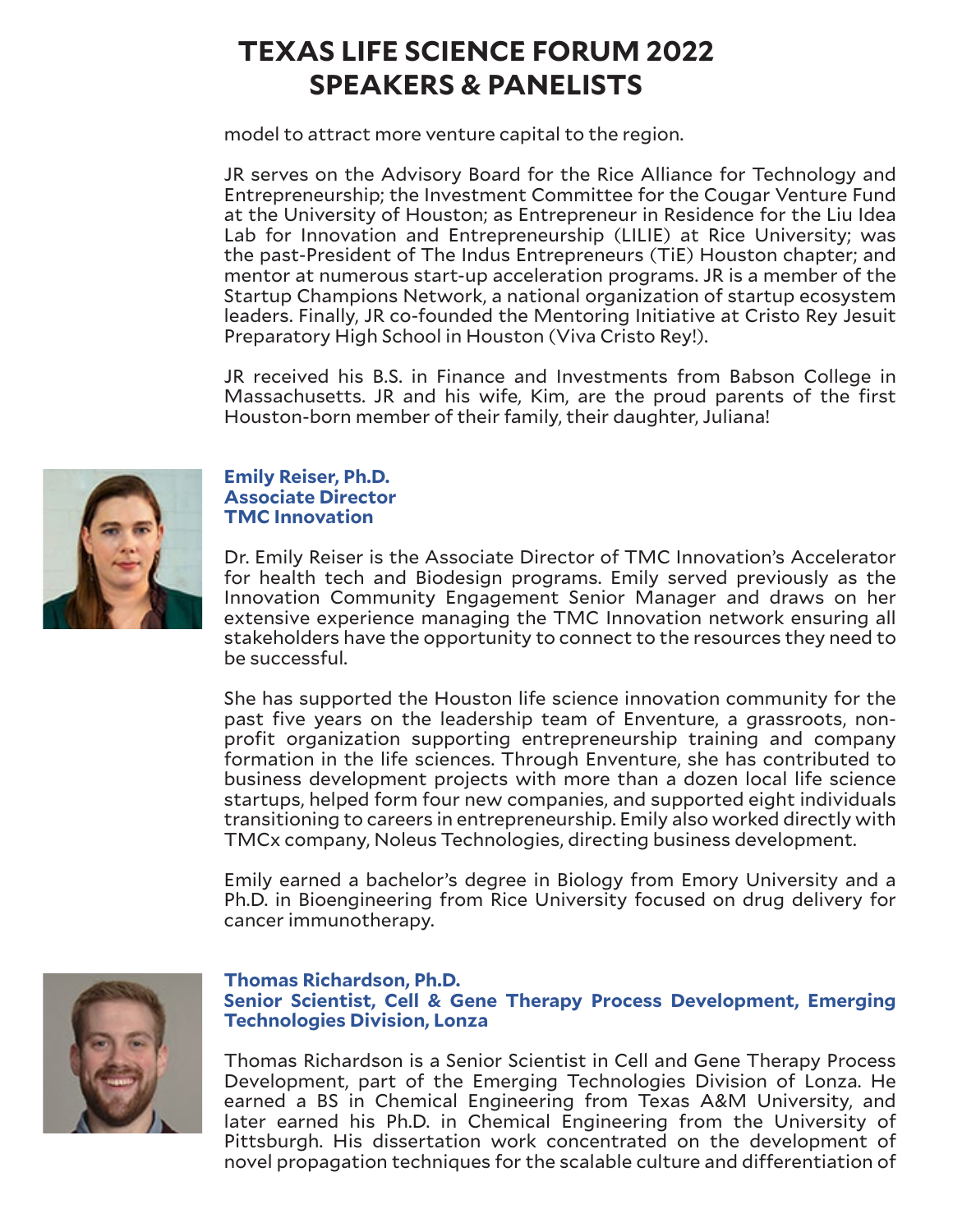human pluripotent stem cells (hPSCs). In particular, he focused on the effect of biomaterial encapsulation on the pancreatic differentiation of hPSCs to support biomanufacturing of hPSC-derived insulin producing cells.

At Lonza his work has focused on the development of GMP cell therapy processes with autologous and allogeneic cell sources, utilizing a myriad of devices such as multi-layered planar vessels, stirred-suspension bioreactors, and closed automated isolation and concentration/wash technologies.

His talk will provide an overview of some these exciting technologies as well as discuss the specific challenges faced in developing GMP manufacturing processes for cell-based therapies and how Lonza is addressing them.



#### **John Schultz Director, Office of Technology Transfer Houston Methodist Hospital and Research Institute**

John is currently the Director for the Office of Technology Transfer at Houston Methodist Hospital and Research Institute. Previously, he was Acting Vice President of Business Development at Pharmozyme Inc., an engineered enzyme production platform company. Prior to that he was Vice President of Corporate Development at Intrexon Corporation where he led all corporate development activities supporting a portfolio of synthetic biology assets in the healthcare, food and industrial biotech sectors. He was also Director of Business Development at Roche Tissue Diagnostics and the Senior Vice President of Licensing and Strategic Development at Clinical Data Inc. a drug development (vilazodone) and laboratory services provider of patient testing and contract DNA sequencing services for pharma, which was acquired by Forest Laboratories. John has also worked in various general management, sales and marketing positions for BioChem Pharma and Sigma-Aldrich Chemical. He began his career as the Asia-Pacific Sales and Marketing Manager –for Mallinckrodt. He joined the Office of Technology Transfer in 2016.



### **Juan Pablo Segura Co-Founder & President Babyscripts**

Juan Pablo is one of the founders of Babyscripts, a next generation maternity monitoring company. Through his platform as an innovator in healthcare, he is an active voice in advocating for greater access to care through technology for the underserved. He is a founding board member of Heathtech4Medicaid and a frequent speaker on the subject of new care models for Medicaid and low-income populations. Since 2014, Juan Pablo has been named a Healthcare Transformer by the Startup Health Academy in New York, a Wireless Lifechanger by CTIA for his work in detecting problems in pregnancy faster, selected as a finalist for the EY Entrepreneur Of The Year 2019 Mid-Atlantic Award, and named to the inaugural class of the Greater Washington Hispanic Chamber of Commerce's Hispanic Business Hall of Fame.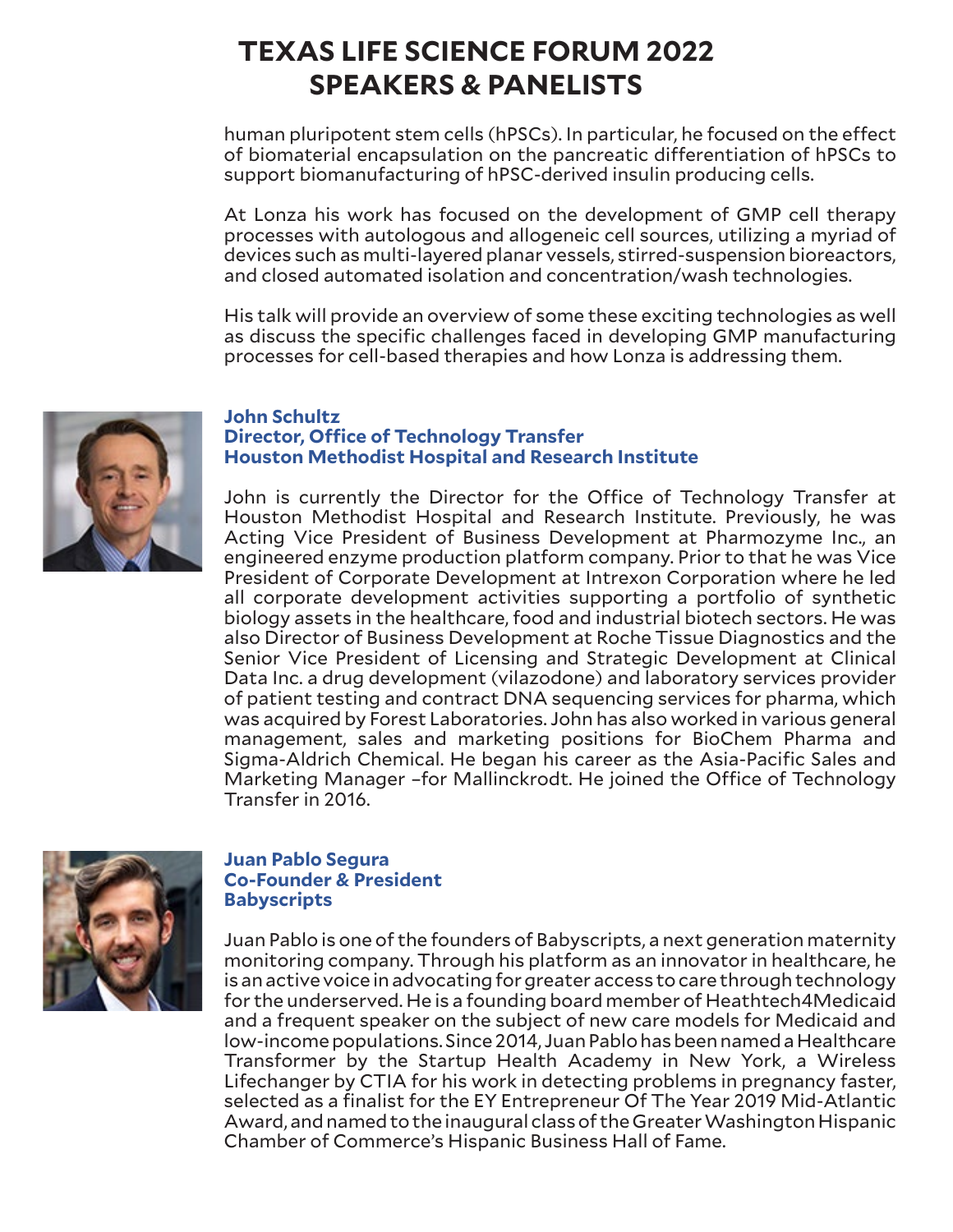Juan Pablo has raised more than \$31 million in venture/strategic financing for furthering his vision of a data centric model in prenatal care. He has orchestrated large partnerships that include investments from Cigna Healthcare, Philips International, and General Electric. He has also led the Babyscripts growth team, closing large hospital deals with more than 75 health systems around the country that manage over 250K pregnancies annually.



**Andrew (Andy) Smetana, J.D. Partner Perkins Coie (Austin Office)**

Andrew Smetana serves as a trusted advisor to entrepreneurs, emerging companies, and investors in a wide variety of industries, including technology and life sciences. Focusing on exceptional service and long-term relationships, Andy guides clients through bet-the-company transactions involving venture capital, private equity, and strategic investors. Andy also advises clients in complex mergers and acquisition deals and capital markets transactions. Committed to partnering with high-paced emerging companies and the investors who support them, Andy negotiates and executes transactions that allow companies to grow, flourish, and then successfully exit.

Andy's experience includes acting as an outsourced general counsel to start-up companies, advising them through all phases of their existence. He has counseled venture capital and private equity investors in equity and convertible debt financings, buyers and sellers in M&A transactions, and issuers and underwriters in securities offerings, including initial public offerings (IPOs) and private investments in public equity (PIPEs). He also advises on corporate governance matters and public company reporting requirements.

As the former general counsel for an early-stage technology startup, Andy possesses valuable perspective on the challenges and opportunities faced by entrepreneurs in growing businesses.

Dedicated to protecting children and advocating for their interests, Andy also is an active volunteer with CASA of Travis County.



### **Rachel Stillman Senior Associate 7 Wire Ventures**

Rachel Stillman serves as a Senior Associate at 7wireVentures where she focuses on investments in digital healthcare and technology. She was a member of the deal team for CirrusMD, Jasper, Clarify Medical, and higi. She is active with the portfolio, having provided strategic project support to companies including CirrusMD, Transcarent, NOCD, HomeThrive, RecoveryOne, ConsejoSano, and Carebox.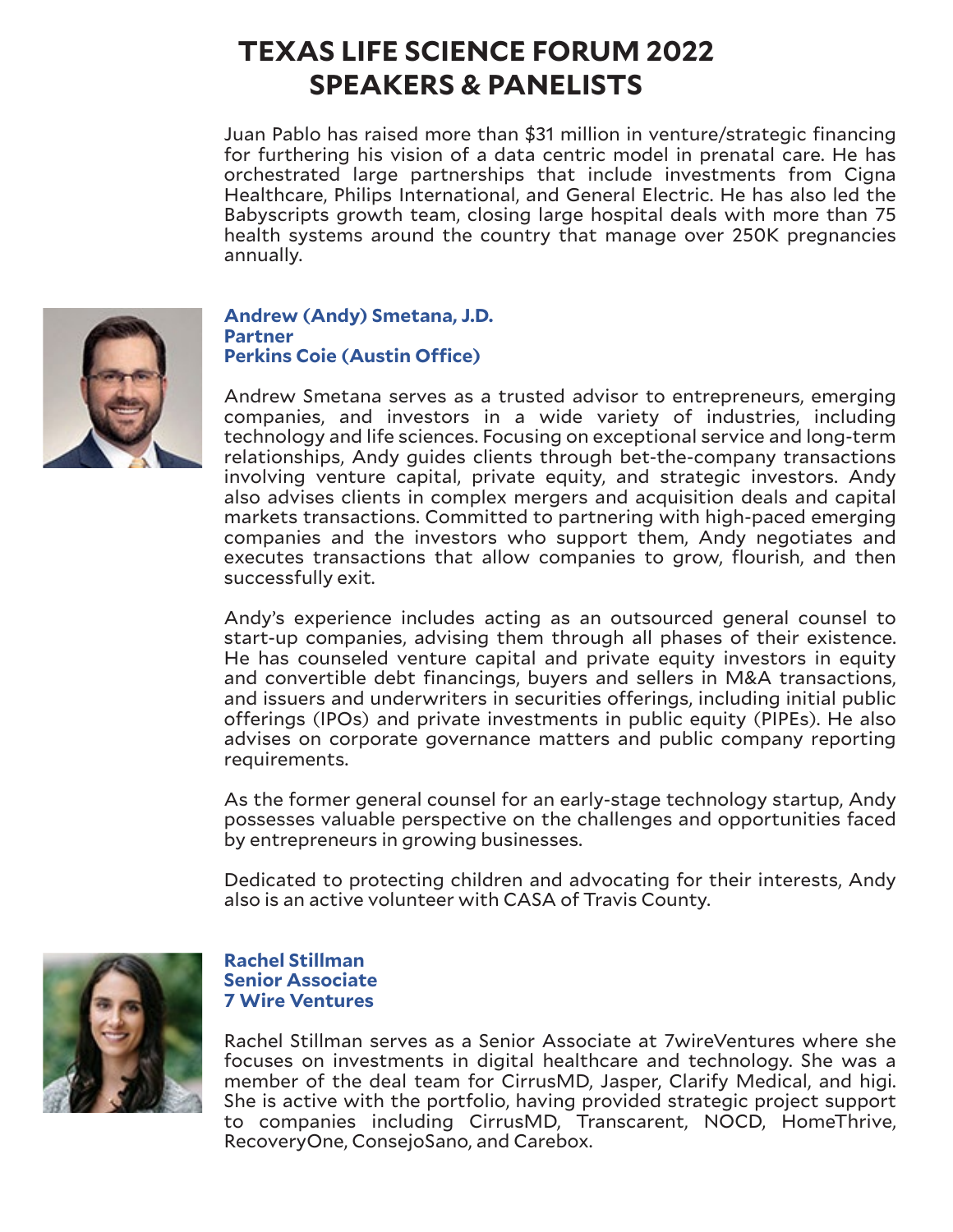Rachel's prior experience in venture capital includes her time at Qure Ventures, Israel's first exclusively focused digital health fund. Prior to Rachel's career in venture capital, she worked in the Healthcare Group at MB Financial Bank where she advised and supported healthcare organizations and healthcare service providers with their financing and risk management needs. There, she gained copious amounts of transaction experience structuring acquisition financings, leveraged financings, private syndications, and credit derivative products.

Rachel is a co-founder of Dropping Claims, a content platform written by women in HealthTech, powered by the HealthTech Grind.

Rachel received a Masters in Business Administration from the University of Chicago Booth School of Business and a Bachelor of Arts degree with Honors from Indiana University.



### **Frank Stokes CFO**

# **Castle Biosciences**

Frank Stokes has served as our Chief Financial Officer since December 2017. From January 2017 to December 2017, Mr. Stokes served as Chief Financial Officer of Hammock Pharmaceuticals, a specialty pharmaceutical company focused on the development and commercialization of women's health and urology products. From May 2011 to December 2016, Mr. Stokes served as a Managing Director of Leerink Swann (now SVB Leerink). Mr. Stokes also held positions as a Managing Director at Robert W. Baird & Co. Incorporated and Wachovia Securities, LLC. While at SVB Leerink and Robert W. Baird & Co., Mr. Stokes led life sciences, tools and diagnostics sector investment banking efforts, and managed financings, and mergers and acquisitions transactions. Mr. Stokes serves as a director of Exagen (NASDAQ:XGN), as the Audit Committee chair. Mr. Stokes holds a B.S. degree in business administration and J.D. and MBA degrees from the University of North Carolina at Chapel Hill.



**Andrew Strong, J.D. Partner Hogan Lovells**

Andrew Strong is an experienced trusted advisor and counsel to global life sciences, pharmaceutical, and emerging technology clients on matters involving corporate formation, public and private financing, mergers and acquisitions, cross-border licensing and joint ventures, employment and executive compensation, and intellectual property.

Andrew represents public and private life sciences, pharmaceutical, and emerging technology companies as well as public and private academic and research institutions on a variety of diverse matters. He has experience starting up and selling a successful biotech company that has now grown to 600+ employees, has served and presently serves as the general counsel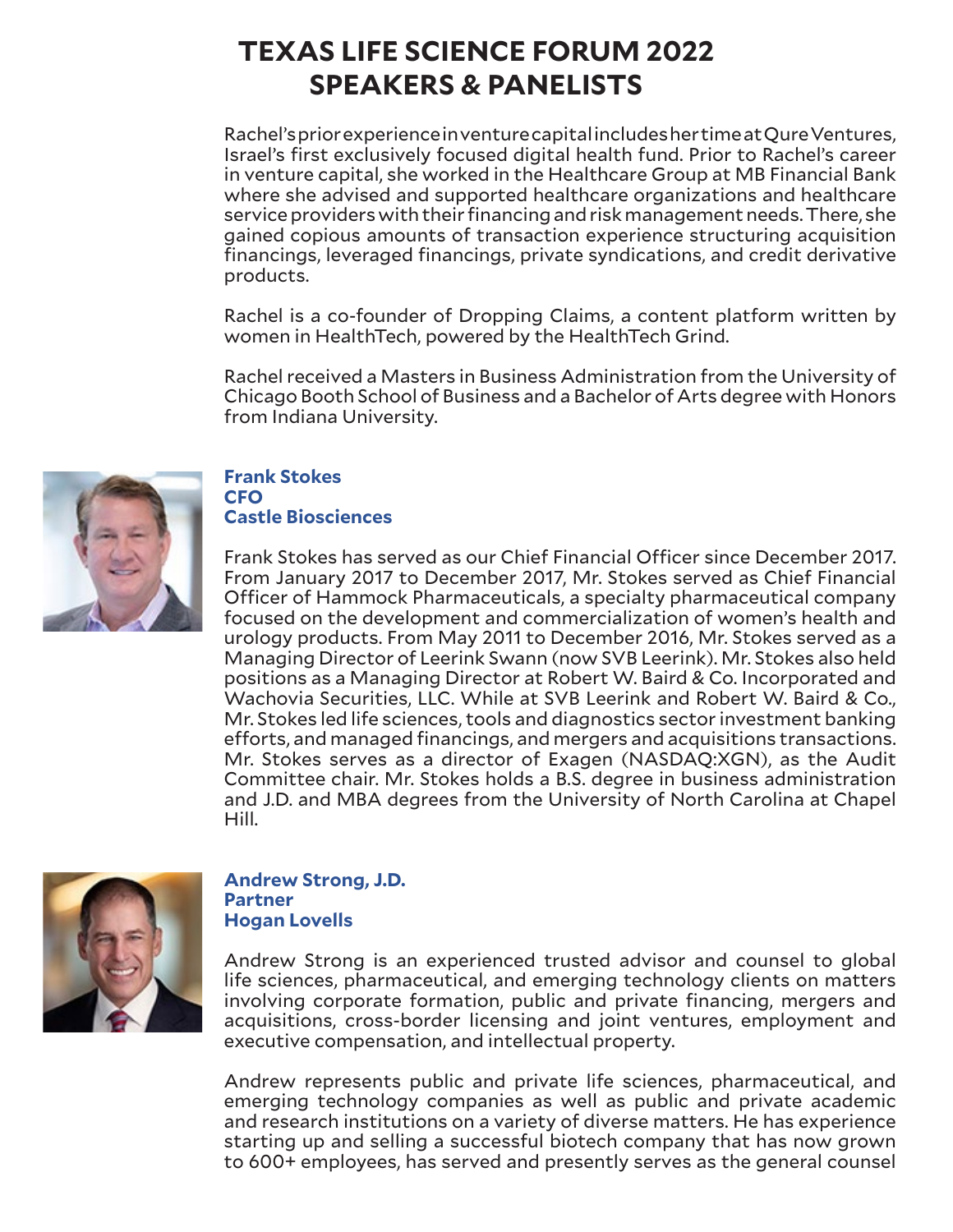for several private and publicly traded drug development biotech clients, and has served as a board member and in leadership positions for NYSE, Nasdaq, and private corporations. His experience working in the c-suite and as chief legal counsel for startups, academic centers, and publicly traded corporations provides him with a unique perspective on which he draws in advising and counseling the firm's clients.

Andrew previously served as the general counsel and compliance officer for the Texas A&M University System where he was responsible for, among other things, crisis management and internal investigations for the system's 11 public universities, seven state agencies, and health science center. Additionally, he was the founding CEO of Kalon Biotherapeutics, a startup biotech company spun out of the A&M System, which he successfully grew over several years and sold to Fujifilm and Mitsubishi. Recently, Andrew cofounded and presently serves as the chairman of K2 Biolabs, a drug development company accelerator for early stage biotech companies. Andrew was appointed to and serves as the co-chair of the Cancer Prevention and Research Institute's (CPRIT) Product Development Advisory Committee.



### **Jaye Thompson, Ph.D. Clinical Advisor Proxima**

EDUCATION:

The University of Texas Health Science Center at Houston (UTHealth), Doctorate in Biostatistics

Texas A&M University, Bachelor of Science in Applied Mathematics

PROFESSIONAL EXPERIENCE: She has 25+ years of experience in the healthcare industry.

She is an entrepreneur and has been an executive at several biotech companies: Synergos Inc (Founder, acquired by inVentiv Health), Opexa Therapeutics, and Repros Therapeutics.

Jaye is a biostatistician with clinical trial and regulatory expertise and has a history of assisting emerging companies meet their milestones.



### **Suzanne Tomlinson, Ph.D. Director, Research Programs, Gulf Coast Consortia Rice University**

Dr. Suzanne Tomlinson is the Director of Research Programs for the Gulf Coast Consortia. Her primary responsibilities include direction of the 10 GCC research consortia and clusters. In addition, she directs the development of new interinstitutional research initiatives, scientific conferences, grant proposals, curriculum, and manages the John S. Dunn Foundation Collaborative Research Award Program for the BioScience Research Collaborative. In addition, she directs the award winning Rigor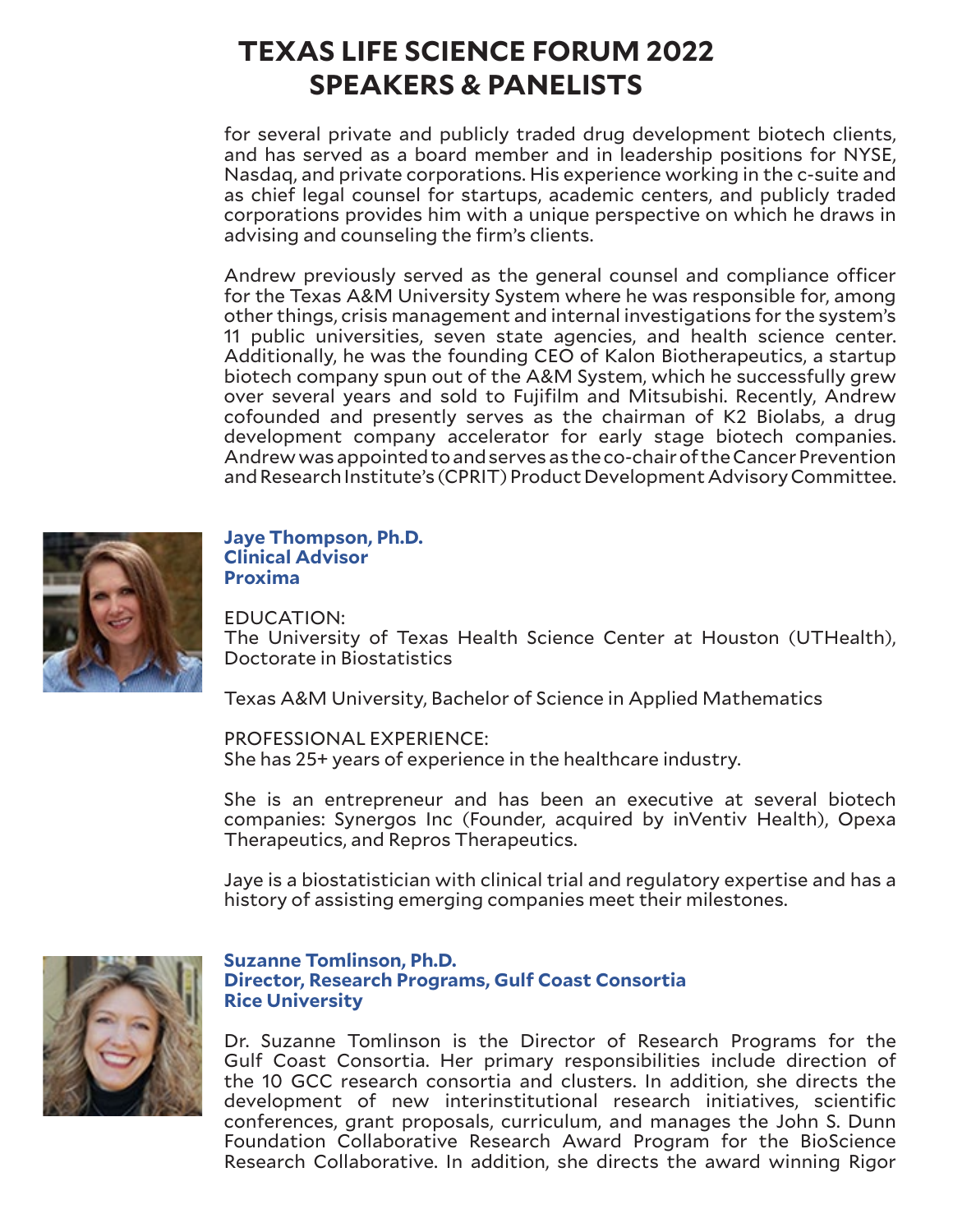and Reproducibility Workshops and is the Co-PI of the Cancer Therapeutics Program. She earned her Ph.D. at the University of Texas Medical Branch (UTMB), Galveston, TX, in Biochemistry and Molecular Biology, specializing in computational drug discovery and lead optimization in the development of West Nile and dengue virus protease inhibitors. As a Postdoctoral Fellow, she developed aldose reductase inhibitors as potential colon cancer therapeutics. Her current research interests remain in the development of flavivirus antivirals.



## **Roger Trinh Owner Roger Trinh Talent Solutions**

Roger Trinh is the Owner of Roger Trinh Talent Solutions. His connections consist of a diverse network of exceptional candidates and outstanding companies, from life sciences to health professionals. Roger fills nearly any position in settings as varied as gene therapy, biologics, pharmaceuticals, biotech, medical devices, clinical research, medical centers, or large hospital systems.

Roger is an award-winning recruitment leader with over a decade of experience forming dynamic teams in the life sciences, biotech, pharma, and health sectors. Skilled in branding, negotiations, and career development for professionals, he is committed to building relationships to know the suitable candidates to bring forward. Clients continually praise him for being personable and compassionate while tirelessly ensuring great matches.

Leading with a clear-cut sense of ethics, Roger oversees recruiting qualified candidates, creating strong business partnerships, and brokering rewarding contracts. His experience as a recruiter has nurtured deep connections within clinical development, pharmaceutical, and health organizations. Roger has proven mastery of the laws and concerns of the industry by also achieving the Certified Staff Professional (CSP) credential.



## **Sarma Velamuri, M.D. CEO & Co-Founder Luminare**

Dr. Velamuri is a board-certified Internal Medicine physician, residency at Baylor College of Medicine, before working as a hospitalist at CHI-St. Luke's. He has served on process improvement, health informatics and patient safety committees at large hospitals in and around the greater Houston area.

He has acted as a sepsis committee member for Catholic Health Initiatives at the Baylor College of Medicine St. Luke's hospital, represented BCM in the TMC Sepsis Collaborative, was appointed the 2018 Sepsis Champion for HCA-Houston, and has served as the Medical Director of Kindred Hospitals, Houston.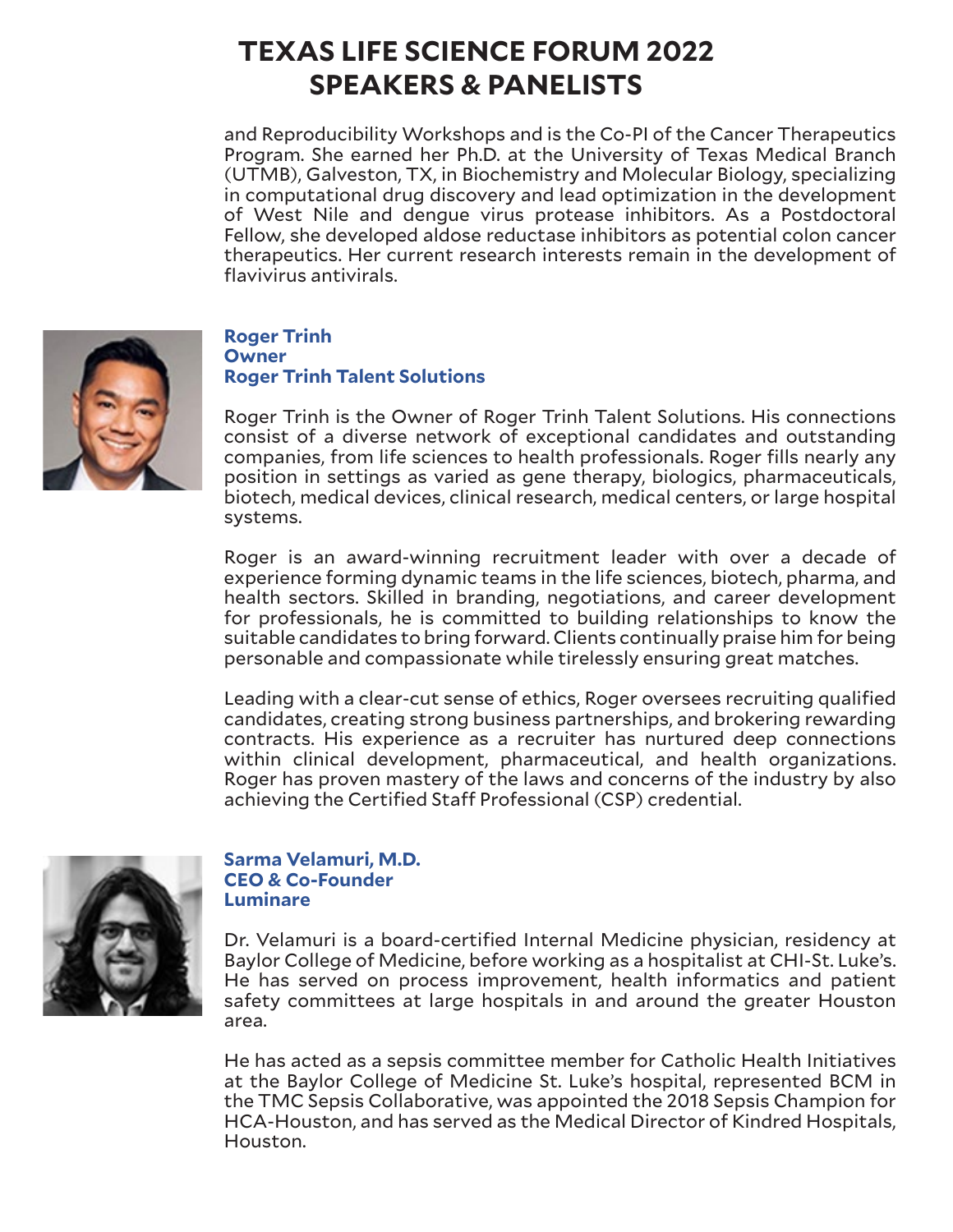Dr. Velamuri is an active advisor at the Texas Medical Center's Innovation Institute and helps emerging companies in the biotechnology space.



# **Jeffrey Wade President & CFO Lexicon Pharmaceuticals**

Jeffrey L. Wade is president and chief financial officer of Lexicon Pharmaceuticals, Inc. (Nasdaq: LXRX), a biopharmaceutical company with a mission of pioneering transformative new medicines, having previously served in a series of finance, corporate development, administrative and legal executive roles since joining the company in 1999. He has played an instrumental role in completing securities offerings for Lexicon totaling more than \$1 billion; completing the acquisition of Coelacanth Corporation that established the basis for the company's small molecule drug discovery efforts; and negotiating collaborations and licenses involving more than \$1 billion in committed funding to the company, including strategic alliances with Sanofi, Bristol-Myers Squibb, Genentech, Ipsen and Takeda. Before joining Lexicon, Mr. Wade was a partner with the law firm of Andrews & Kurth, where his practice consisted primarily of corporate finance and securities transactions, mergers and acquisitions, and partnerships and alliances. He is a member of the boards of directors of the Texas Healthcare and Bioscience Institute and BioHouston. Mr. Wade received his B.A. (Plan II) and J.D. from The University of Texas.



## **Cindy WalkerPeach, Ph.D. Chief Product Development Officer, Cancer Prevention & Research Institute of Texas (CPRIT)**

Dr. WalkerPeach leads CPRIT Product Development Research, which critically evaluates and invests in Texas-based companies with promising novel cancer-focused products (drugs, diagnostics, medical devices and other non-traditional oncology applications) that will benefit cancer patients and society.

Prior to joining CPRIT, she served as Program Director for the National Science Foundation (NSF) Innovation Corps (I-Corps) program (Washington, DC area). She joined NSF from the University of Texas at Austin where she was a Director at the Austin Technology Incubator, having served as lead advisor for healthcare-focused life sciences startups. She was responsible for evaluating new business ventures, managing a portfolio of bioscience startups and providing business mentoring to technology-focused faculty and entrepreneurs.

Prior to government service, Dr. WalkerPeach had more than 20 years experience in the biotechnology sector as a member of several life science company management teams. Her responsibility areas included product development and technology assessment, licensing, business management/ operations, corporate development and strategic product partnering, drug and companion diagnostic assay co-development, university and commercial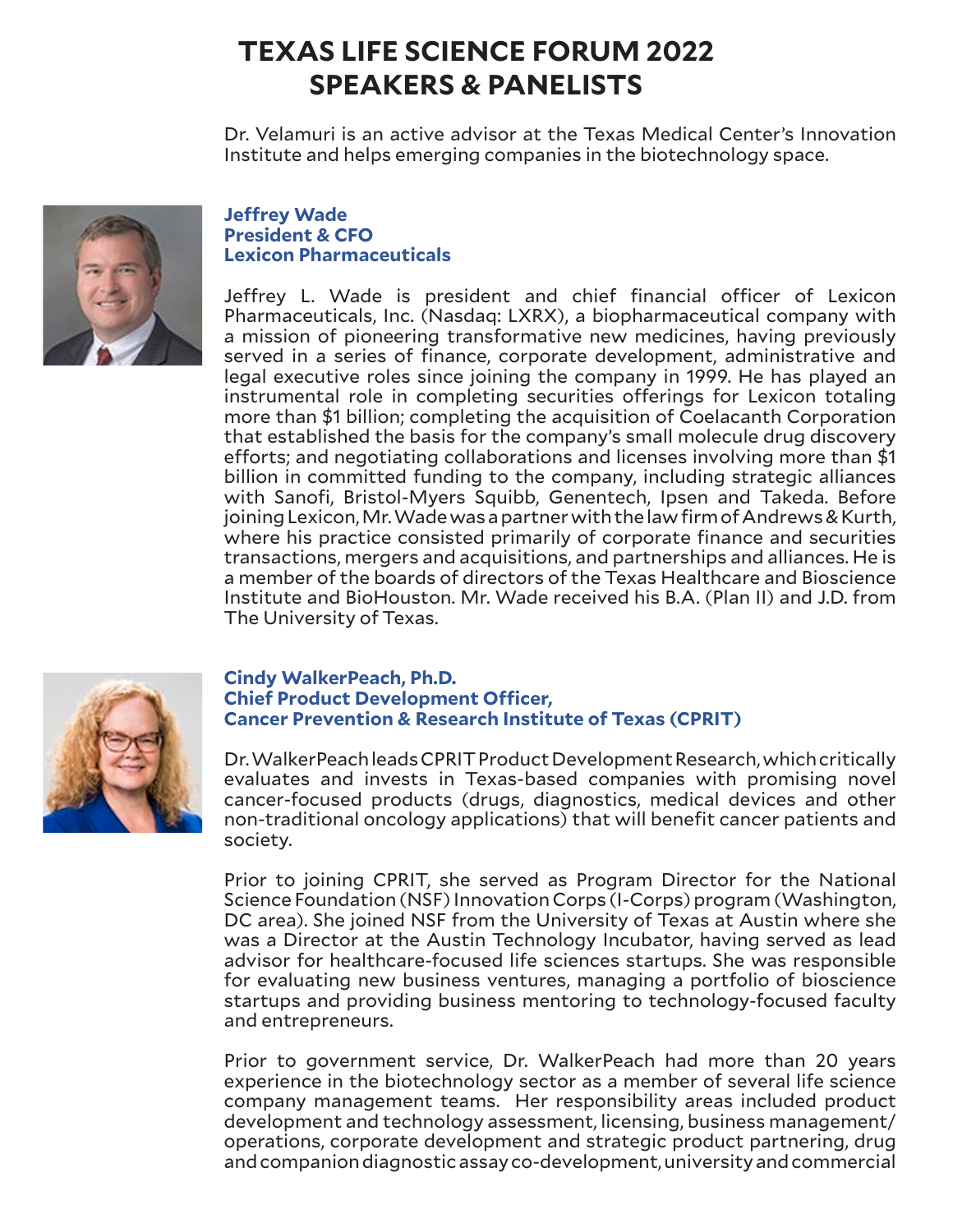collaborations. Dr. WalkerPeach completed a BS in Chemistry and holds a Ph.D. in Molecular Biology.



**Dan Watkins, Ph.D. CEO Mercury Data Science (MDS) Partner & Co-Founder Mercury Fund**

CEO Mercury Data Science (MDS). Also, Partner/Co-Founder of Mercury Fund where I am an investor in life sciences and industrial sectors with a focus on AI/ML differentiated businesses. Representative portfolio companies include Benson Hill (NYSE: BHIL), Confluence Life Sciences (acquired by ACRS), and Olea Edge Analytics. Former director and founding CEO of Courier Therapeutics (acquired by Valo Health for over \$500M in cash and milestone payments). Co-Founder of the Rice Alliance. Ph.D. in Materials Science from Carnegie Mellon University and BS in Materials Science from Rice University.



### **Ann Tanabe Texas Life Science Forum Co-Host Chief Executive Officer BioHouston**

Ann Tanabe, the current Chief Executive Officer of BioHouston has over 15 years of experience working in numerous roles in the Biotechnology Industry. Ann was promoted to CEO of BioHouston in October 2015 after serving four years as VP of Investor Relations at Synthesis Energy Systems, a publicly traded energy company from May 2008 to December 2010. Preceding her success at both BioHouston and Sythesis Energy Systems, Ann served as VP of Corporate Communications & Investor Relations at Encysive Pharmaceuticals, previously know as Texas Biotechnology.



### **Brad Burke Texas Life Science Forum Co-Host Executive Director Rice Alliance for Technology and Entrepreneurship**

Brad Burke is the Managing Director of the Rice Alliance and has led the Rice Alliance since 2001. During that time, Rice's graduate entrepreneurship program has achieved the #1 ranking in the U.S. (having been previously unranked). The Rice Alliance's Rice Business Plan Competition has become the world's largest and richest student startup competition in the world. Previously, Brad founded and managed the Houston office of Viant Corporation, a premier internet consulting firm, that went public via IPO in 1999, before being acquired in 2002. Prior to Viant, Brad was a Principal with CSC Index, the former management consulting division of Computer Sciences Corporation (CSC). Before CSC, Brad held executive management positions with Exxon. He received his M.B.A. from Northwestern University's